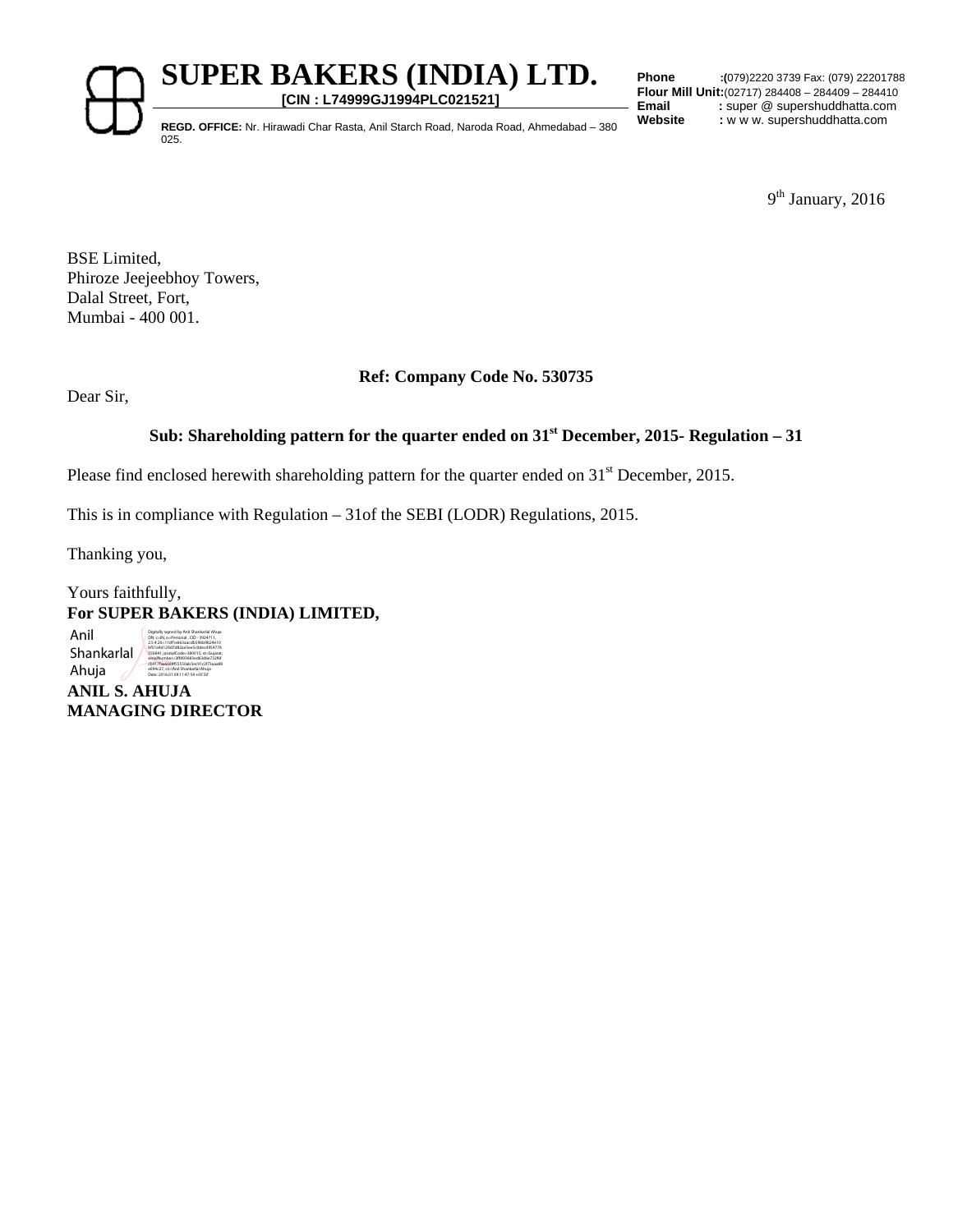|                |                       |                                                                | Shareholding Pattern under Regulation 31 (b) of SEBI (LODR) Regulations, 2015         |            |           |  |  |  |  |  |  |  |  |  |  |  |
|----------------|-----------------------|----------------------------------------------------------------|---------------------------------------------------------------------------------------|------------|-----------|--|--|--|--|--|--|--|--|--|--|--|
|                |                       | Name of the Company                                            | <b>SUPER BAKERS (INDIA) LIMITED</b>                                                   |            |           |  |  |  |  |  |  |  |  |  |  |  |
| $\overline{2}$ | <b>Class of Scrip</b> | Scrip Code / Name of Scrip/                                    | BSE (530735); ASE (57473)                                                             |            |           |  |  |  |  |  |  |  |  |  |  |  |
| 3              |                       | Share Holding Pattern Filed Under                              | Reg. 31(1)(b)                                                                         |            |           |  |  |  |  |  |  |  |  |  |  |  |
|                | As on                 |                                                                | 31st December, 2015                                                                   |            |           |  |  |  |  |  |  |  |  |  |  |  |
| 4              |                       | <b>Declaration:</b><br><b>Particulars</b>                      |                                                                                       |            |           |  |  |  |  |  |  |  |  |  |  |  |
|                | Sr. No                |                                                                |                                                                                       | <b>Yes</b> | <b>No</b> |  |  |  |  |  |  |  |  |  |  |  |
|                | $\mathbf{1}$          | Whether the Listed Entity has issued any partly paid up Shares |                                                                                       |            | ✔         |  |  |  |  |  |  |  |  |  |  |  |
|                | $\overline{2}$        |                                                                | Whether the Listed Entity has issued any Convertible Securities or Warrants?          |            | ✔         |  |  |  |  |  |  |  |  |  |  |  |
|                | 3                     |                                                                | Whether the Listed Entity has any shares against which depository receipts are issue? |            |           |  |  |  |  |  |  |  |  |  |  |  |
|                | 4                     | Whether the Listed Entity has any shares in Locked-in?         |                                                                                       |            |           |  |  |  |  |  |  |  |  |  |  |  |
|                | 5                     |                                                                | Whether any Shares held by Promoters are Pledge or otherwise encumbered?              |            |           |  |  |  |  |  |  |  |  |  |  |  |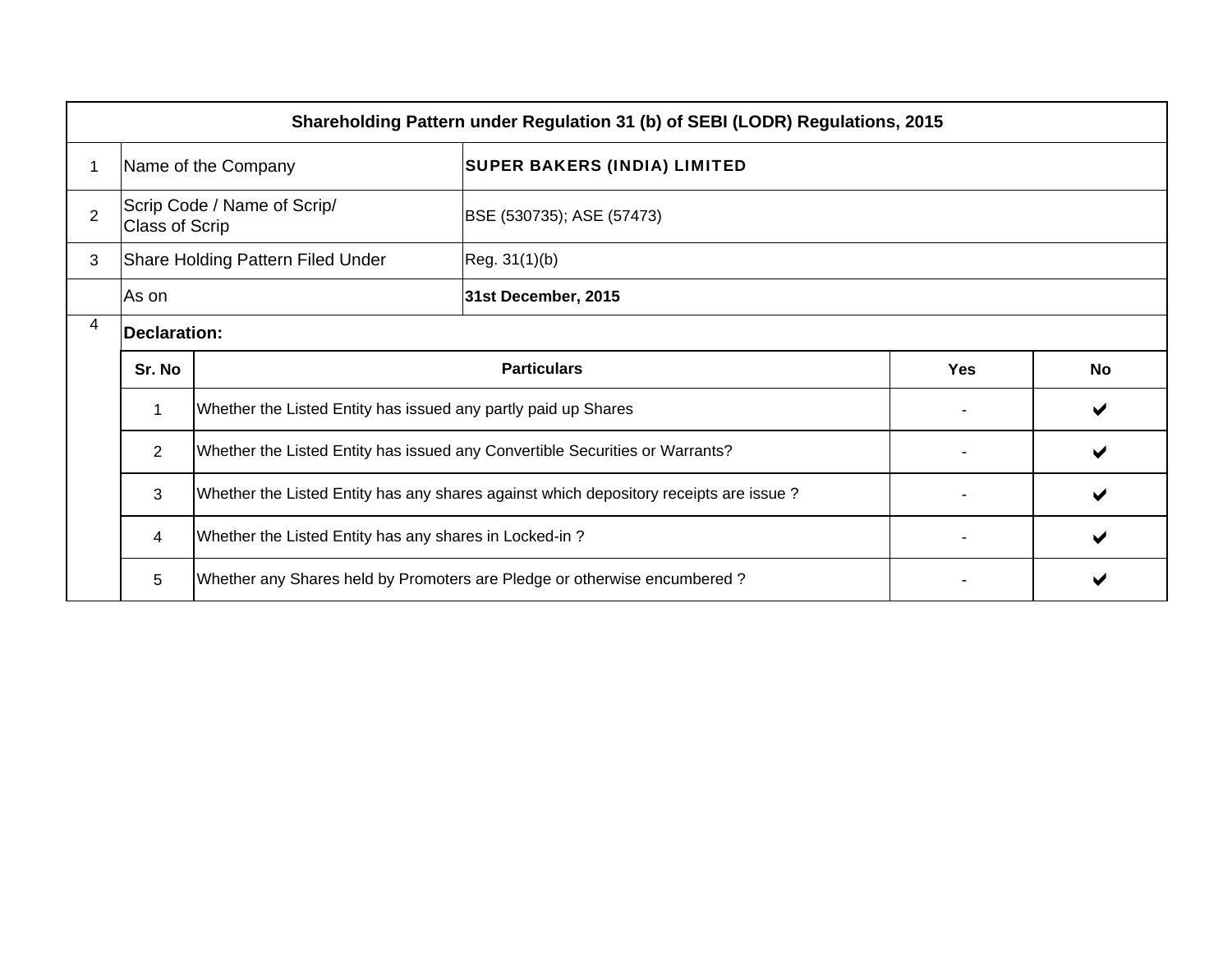|          |                                    |                                   |                                                |                                                        |                                                                              |                                  | <b>Super Bakers (India) Limited</b>                                                                                                 |                          |                            |                                                             |                                        |                                                                                                           |                                                                                                                                          |            |                                                   |                                                   |                                                   |                                                               |
|----------|------------------------------------|-----------------------------------|------------------------------------------------|--------------------------------------------------------|------------------------------------------------------------------------------|----------------------------------|-------------------------------------------------------------------------------------------------------------------------------------|--------------------------|----------------------------|-------------------------------------------------------------|----------------------------------------|-----------------------------------------------------------------------------------------------------------|------------------------------------------------------------------------------------------------------------------------------------------|------------|---------------------------------------------------|---------------------------------------------------|---------------------------------------------------|---------------------------------------------------------------|
|          |                                    |                                   |                                                |                                                        |                                                                              |                                  |                                                                                                                                     |                          | Table - I                  |                                                             |                                        |                                                                                                           |                                                                                                                                          |            |                                                   |                                                   |                                                   |                                                               |
|          |                                    |                                   |                                                |                                                        |                                                                              |                                  |                                                                                                                                     |                          |                            |                                                             |                                        | Summary Statement Holding of Specified Securities (Quarter ended on 31-12-2015)                           |                                                                                                                                          |            |                                                   |                                                   |                                                   |                                                               |
| Category | Category of<br><b>Shareholders</b> | Nos of<br>shareho<br><b>Iders</b> | No of fully<br>paidup<br>equity<br>shared held | No of<br>Partly<br>paid-up<br>equity<br>shares<br>held | No of<br><b>Shares</b><br>underlyi<br>ng<br><b>Deposit</b><br>ory<br>Receipt | <b>Total Nos.</b><br>Shares held | Shareholdi<br>ng as a %<br>of total no<br>of Shares<br><b>[calculated</b><br>as per<br>SCRR,<br>1957] As as<br>a % of<br>$(A+B+C2)$ |                          |                            | Number of Voting Rights held in each<br>class of Securities |                                        | No of Shares<br>Underlying<br>outstanding<br>convertible<br>securities<br>(including<br><b>Warrants</b> ) | Shareholdi<br>ng as a %<br>assuming<br>full<br>conversion<br>of<br>convertible<br>securities<br>(as a % of<br>diluted<br>Shae<br>Capital |            | No of Locked in<br><b>Shares</b>                  | No of shares pidged<br>or otherwise<br>encumbered |                                                   | No of Equity<br>shares held<br>in<br>demateriealis<br>ed form |
| [1]      | $[11]$                             | [111]                             | [IV]                                           | [V]                                                    | [V]                                                                          | $[VII] =$<br>[IV]+[V]+<br>[V1]   | [VIII]                                                                                                                              |                          | [IX]                       |                                                             |                                        | [X]                                                                                                       | $[X] =$<br>$(VII)+(X)$                                                                                                                   |            | [XII]                                             | [XIII]                                            |                                                   | [XIV]                                                         |
|          |                                    |                                   |                                                |                                                        |                                                                              |                                  |                                                                                                                                     |                          | <b>No of Voting Rights</b> |                                                             | <b>Total as</b><br>a % of<br>$(A+B+C)$ |                                                                                                           |                                                                                                                                          | No.<br>(a) | As a% of<br>total<br><b>Shares</b><br>held<br>(b) | No.<br>(a)                                        | As a% of<br>total<br><b>Shares</b><br>held<br>(b) |                                                               |
|          |                                    |                                   |                                                |                                                        |                                                                              |                                  |                                                                                                                                     | <b>Equity</b><br>Class-1 | Class-2                    | <b>Total</b>                                                |                                        |                                                                                                           |                                                                                                                                          |            |                                                   |                                                   |                                                   |                                                               |
| (A)      | Promoter & Promoter<br>Group       | 12                                | 682329                                         | $\Omega$                                               | $\Omega$                                                                     | 682329                           | 22.58                                                                                                                               | 682329                   |                            | 682329                                                      | 22.58                                  | $\Omega$                                                                                                  | 22.58                                                                                                                                    | $\Omega$   | 0.00                                              | $\overline{0}$                                    | 0.00                                              | 682329                                                        |
| (B)      | Public                             | 2397                              | 2339271                                        | $\Omega$                                               | $\Omega$                                                                     | 2339271                          | 77.42                                                                                                                               | 2339271                  |                            | 2339271                                                     | 77.42                                  | $\Omega$                                                                                                  | 77.42                                                                                                                                    | $\Omega$   | 0.00                                              | $\overline{0}$                                    | 0.00                                              | 1895341                                                       |
| (C)      | Non Promoter - Non<br>Public       | $\Omega$                          | O                                              | $\Omega$                                               | $\Omega$                                                                     | $\Omega$                         | 0.00                                                                                                                                | $\mathbf 0$              | $\Omega$                   | 0                                                           | $\Omega$                               | $\Omega$                                                                                                  | 0                                                                                                                                        | 0          | $\Omega$                                          | $\mathbf 0$                                       | $\mathbf 0$                                       | $\Omega$                                                      |
| (C1)     | Shares underlying<br><b>DRs</b>    | $\Omega$                          | O                                              | $\Omega$                                               | $\Omega$                                                                     | $\Omega$                         | 0.00                                                                                                                                | $\Omega$                 | $\Omega$                   | $\Omega$                                                    | $\Omega$                               | $\Omega$                                                                                                  | $\Omega$                                                                                                                                 | $\Omega$   | $\Omega$                                          | $\mathbf 0$                                       | $\mathbf 0$                                       | $\Omega$                                                      |
| (C2)     | Shares held by<br>Employee Trusts  | $\Omega$                          | ŋ                                              | $\Omega$                                               | $\Omega$                                                                     | $\Omega$                         | 0.00                                                                                                                                | $\Omega$                 | $\cap$                     | 0                                                           | $\Omega$                               | $\Omega$                                                                                                  | ŋ                                                                                                                                        | $\Omega$   | $\Omega$                                          | $\mathbf 0$                                       | $\Omega$                                          | $\Omega$                                                      |
|          | <b>Total</b>                       | 2409                              | 3021600                                        | n                                                      |                                                                              | 3021600                          | 100.00                                                                                                                              | 3021600                  | $\mathbf{0}$               | 3021600                                                     | 100.00                                 | n                                                                                                         | 100.00                                                                                                                                   | $\Omega$   | 0.00                                              | $\mathbf{0}$                                      | 0.00                                              | 2577670                                                       |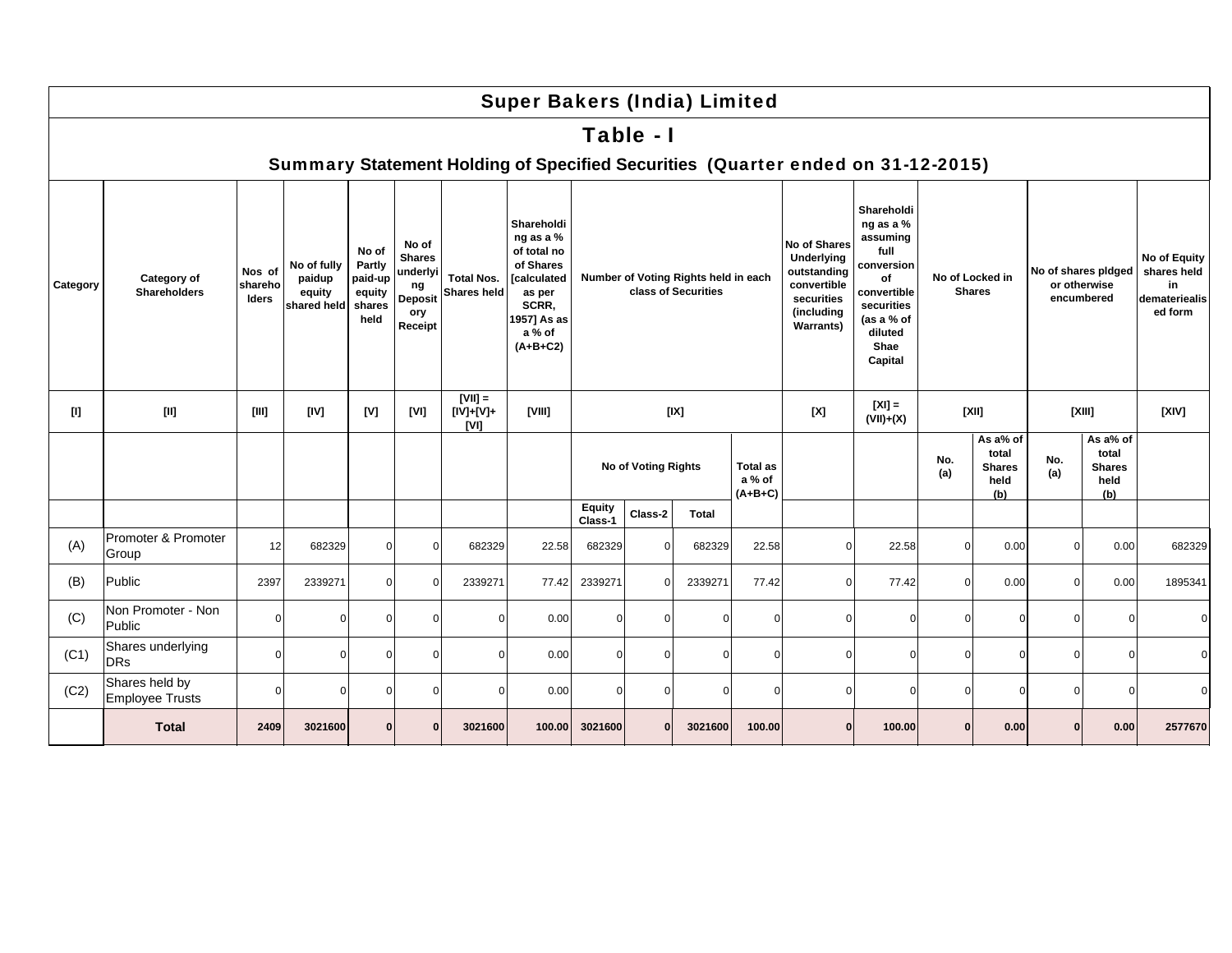|                |                                               |                                                                                                        |                            |                                                |                                               |                                                                     | <b>Super Bakers (India) Limited</b>     |                                                                                            |                                                              |              |                                                             |                                              |                                                                                                                 |                                                                                                                                          |              |                                                   |                     |                                                   |                                                               |
|----------------|-----------------------------------------------|--------------------------------------------------------------------------------------------------------|----------------------------|------------------------------------------------|-----------------------------------------------|---------------------------------------------------------------------|-----------------------------------------|--------------------------------------------------------------------------------------------|--------------------------------------------------------------|--------------|-------------------------------------------------------------|----------------------------------------------|-----------------------------------------------------------------------------------------------------------------|------------------------------------------------------------------------------------------------------------------------------------------|--------------|---------------------------------------------------|---------------------|---------------------------------------------------|---------------------------------------------------------------|
|                |                                               |                                                                                                        |                            |                                                |                                               |                                                                     |                                         | Table - II                                                                                 |                                                              |              |                                                             |                                              |                                                                                                                 |                                                                                                                                          |              |                                                   |                     |                                                   |                                                               |
|                |                                               | Statement showing Shareholding Pattern of the Promoters & Promoter Group (Quarter ended on 31-12-2015) |                            |                                                |                                               |                                                                     |                                         |                                                                                            |                                                              |              |                                                             |                                              |                                                                                                                 |                                                                                                                                          |              |                                                   |                     |                                                   |                                                               |
| Sr. No         | Category & Name of the<br><b>Shareholders</b> | PAN                                                                                                    | Nos of<br>share<br>holders | No of fully<br>paidup<br>equity<br>shared held | Partly<br>paid-up<br>equity<br>shares<br>held | No of<br><b>Shares</b><br>underly<br>ng<br>Deposi<br>ory<br>Receipt | <b>Total Nos.</b><br><b>Shares held</b> | Shareholdi<br>ng %<br>calculated<br>as per<br>SCRR,<br>1957] As as<br>a % of<br>$(A+B+C2)$ |                                                              |              | Number of Voting Rights held in each<br>class of Securities |                                              | <b>No of Shares</b><br>Underlying<br>outstanding<br>convertible<br>securities<br>(including<br><b>Warrants)</b> | Shareholdi<br>ng as a %<br>assuming<br>full<br>conversion<br>of<br>convertible<br>securities<br>(as a % of<br>diluted<br>Shae<br>Capital |              | No of Locked in<br><b>Shares</b>                  | No of shares pidged | or otherwise<br>encumbered                        | No of Equity<br>shares held<br>in<br>dematerieali<br>sed form |
|                |                                               | $[11]$                                                                                                 | [III]                      | [IV]                                           | [V]                                           | [V1]                                                                | $[VII] =$<br>[IV]+[V]+<br>[V]           | [VIII]                                                                                     |                                                              | [IX]         |                                                             |                                              | [X]                                                                                                             | $[X] =$<br>$(VII)+(X)$<br>as a % of<br>$A+B+C2$                                                                                          |              | [XII]                                             |                     | [XIII]                                            | [X V]                                                         |
|                |                                               |                                                                                                        |                            |                                                |                                               |                                                                     |                                         |                                                                                            | No of Voting Rights<br>Equity<br>Class-2<br>Total<br>Class-1 |              |                                                             | <b>Total as</b><br>a % of<br>total<br>voting |                                                                                                                 |                                                                                                                                          | No.<br>(a)   | As a% of<br>total<br><b>Shares</b><br>held<br>(b) | No.<br>(a)          | As a% of<br>total<br><b>Shares</b><br>held<br>(b) |                                                               |
|                |                                               |                                                                                                        |                            |                                                |                                               |                                                                     |                                         |                                                                                            |                                                              |              |                                                             | rights                                       |                                                                                                                 |                                                                                                                                          |              |                                                   |                     |                                                   |                                                               |
| (1)            | Indian                                        |                                                                                                        |                            |                                                |                                               |                                                                     |                                         |                                                                                            |                                                              |              |                                                             |                                              |                                                                                                                 |                                                                                                                                          |              |                                                   |                     |                                                   |                                                               |
| (a)            | Individuals/Hindu<br>undivided Family         |                                                                                                        | 11                         | 550593                                         | $\Omega$                                      | $\Omega$                                                            | 550593                                  | 18.22                                                                                      | 550593                                                       | $\mathbf{0}$ | 550593                                                      | 18.22                                        | $\mathbf{0}$                                                                                                    | 18.22                                                                                                                                    | $\mathbf{0}$ | 0.00                                              | $\Omega$            | 0.00                                              | 550593                                                        |
| $\overline{1}$ | Shankarlal Tekchand Ahuja                     | AAQPA3548M                                                                                             |                            | 226942                                         | 0                                             | 0                                                                   | 226942                                  | 7.51                                                                                       | 226942                                                       | $\mathbf{0}$ | 226942                                                      | 7.51                                         | $\Omega$                                                                                                        | 7.5'                                                                                                                                     | $\mathbf{0}$ | 0.00                                              | 0                   | 0.00                                              | 226942                                                        |
| $\overline{2}$ | Sunil Shankarlal Ahuja                        | AASPA8998B                                                                                             |                            | 94500                                          | $\Omega$                                      | $\Omega$                                                            | 94500                                   | 3.13                                                                                       | 94500                                                        | $\Omega$     | 94500                                                       | 3.13                                         | $\Omega$                                                                                                        | 3.13                                                                                                                                     | $\Omega$     | 0.00                                              | O                   | 0.00                                              | 94500                                                         |
| 3              | Anil Shankarlal Ahuja                         | AASPA8999A                                                                                             |                            | 92600                                          | $\Omega$                                      | 0                                                                   | 92600                                   | 3.06                                                                                       | 92600                                                        | $\Omega$     | 92600                                                       | 3.06                                         | $\Omega$                                                                                                        | 3.06                                                                                                                                     | $\mathbf{0}$ | 0.00                                              | $\Omega$            | 0.00                                              | 92600                                                         |
| 4              | Manisha Shankarlal Ahuja                      | AECPA1576R                                                                                             |                            | 34781                                          | 0                                             | 0                                                                   | 34781                                   | 1.15                                                                                       | 34781                                                        | $\mathbf{0}$ | 34781                                                       | 1.15                                         | 0                                                                                                               | 1.15                                                                                                                                     | $\mathbf{0}$ | 0.00                                              | $\mathbf{0}$        | 0.00                                              | 34781                                                         |
| 5              | Jaya Prakash Ahuja                            | ACDPA3097N                                                                                             |                            | 32100                                          | $\Omega$                                      | O                                                                   | 32100                                   | 1.06                                                                                       | 32100                                                        | $\mathbf 0$  | 32100                                                       | 1.06                                         | 0                                                                                                               | 1.06                                                                                                                                     | $\mathbf{0}$ | 0.00                                              | $\Omega$            | 0.00                                              | 32100                                                         |
| 6              | Prakash Bhagwandas Ahuja                      | ABLPA1958M                                                                                             |                            | 29400                                          | $\Omega$                                      | $\mathbf{0}$                                                        | 29400                                   | 0.97                                                                                       | 29400                                                        | $\Omega$     | 29400                                                       | 0.97                                         | $\Omega$                                                                                                        | 0.97                                                                                                                                     | $\mathbf{0}$ | 0.00                                              | $\Omega$            | 0.00                                              | 29400                                                         |
| $\overline{7}$ | Sonia Prakash Ahuja                           | AGBPA8178J                                                                                             |                            | 12900                                          | $\Omega$                                      | 0                                                                   | 12900                                   | 0.43                                                                                       | 12900                                                        | $\mathbf{0}$ | 12900                                                       | 0.43                                         | 0                                                                                                               | 0.43                                                                                                                                     | $\mathbf{0}$ | 0.00                                              | $\Omega$            | 0.00                                              | 12900                                                         |
| 8              | Bhavnaben Manojkumar<br>Ahuja                 | ACQPG3183N                                                                                             |                            | 10000                                          | $\mathbf{0}$                                  | 0                                                                   | 10000                                   | 0.33                                                                                       | 10000                                                        | $\mathbf 0$  | 10000                                                       | 0.33                                         | 0                                                                                                               | 0.33                                                                                                                                     | $\mathbf{0}$ | 0.00                                              | $\mathbf{0}$        | 0.00                                              | 10000                                                         |
| 9              | Pooja Ahuja                                   | ALCPA9092P                                                                                             |                            | 9000                                           | $\Omega$                                      | n                                                                   | 9000                                    | 0.30                                                                                       | 9000                                                         | $\Omega$     | 9000                                                        | 0.30                                         | $\Omega$                                                                                                        | 0.30                                                                                                                                     | $\mathbf{0}$ | 0.00                                              | $\Omega$            | 0.00                                              | 9000                                                          |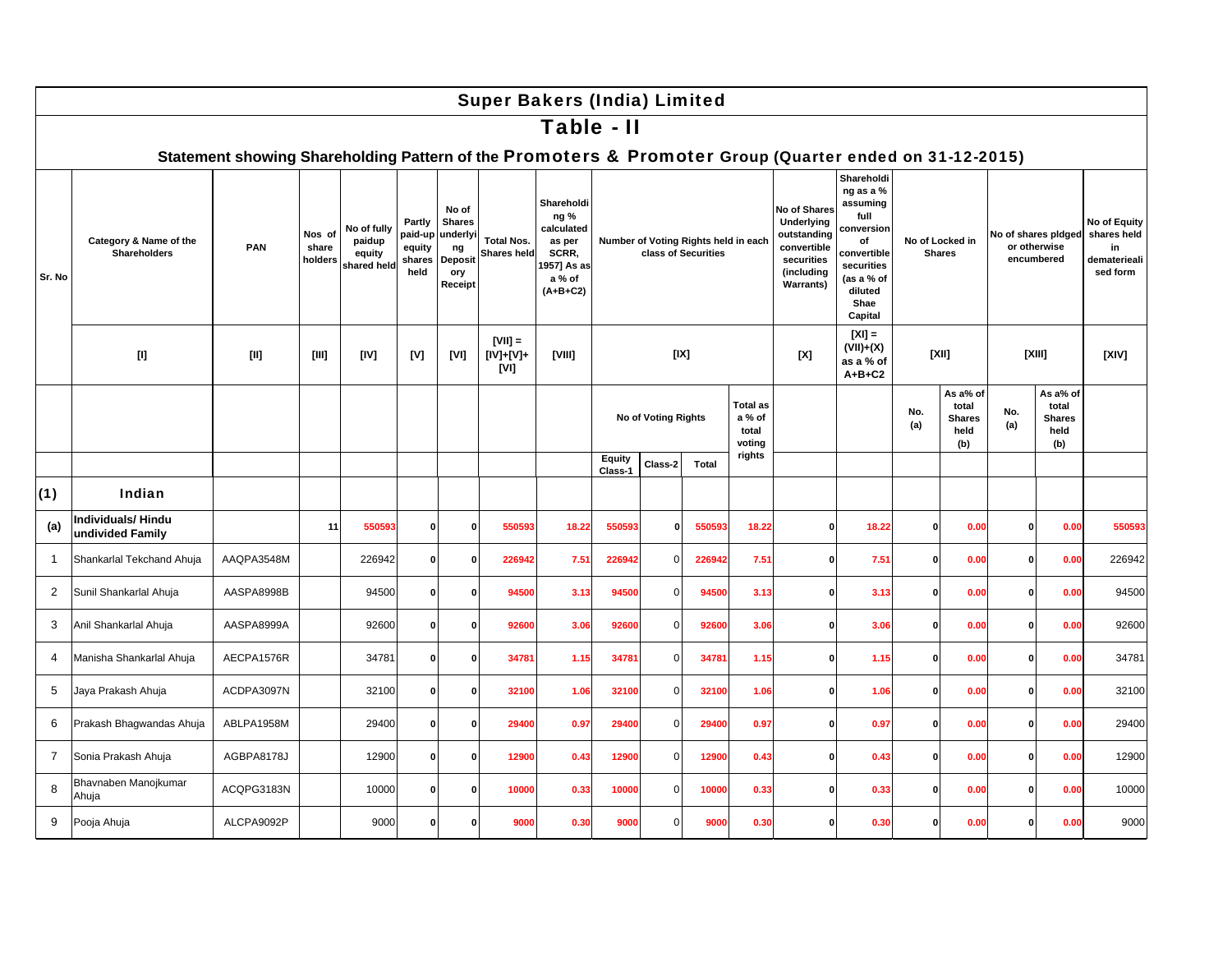| Sr. No | Category & Name of the<br><b>Shareholders</b>                                                                                                                                                                   | <b>PAN</b>     | Nos of<br>share<br>holders                                                                                                                                                                                                                                                                                                                                                                                                                                                                                                                                                                        | No of fully<br>paidup<br>equity<br>shared held | Partly<br>paid-up<br>equity<br>shares<br>held | No of<br><b>Shares</b><br>underly<br>ng<br>Deposit<br>ory<br>Receipt | <b>Total Nos.</b><br><b>Shares held</b> | Shareholdi<br>ng %<br>calculated<br>as per<br>SCRR,<br>1957] As as<br>a % of<br>$(A+B+C2)$ |                                                              |          | Number of Voting Rights held in each<br>class of Securities |                                              | No of Shares<br>Underlying<br>outstanding<br>convertible<br>securities<br>(including<br><b>Warrants)</b> | Shareholdi<br>ng as a %<br>assuming<br>full<br>conversion<br>of<br>convertible<br>securities<br>(as a % of<br>diluted<br>Shae<br>Capital |            | No of Locked in<br><b>Shares</b>                  | No of shares pidged | or otherwise<br>encumbered                        | No of Equity<br>shares held<br>in<br>dematerieali<br>sed form |
|--------|-----------------------------------------------------------------------------------------------------------------------------------------------------------------------------------------------------------------|----------------|---------------------------------------------------------------------------------------------------------------------------------------------------------------------------------------------------------------------------------------------------------------------------------------------------------------------------------------------------------------------------------------------------------------------------------------------------------------------------------------------------------------------------------------------------------------------------------------------------|------------------------------------------------|-----------------------------------------------|----------------------------------------------------------------------|-----------------------------------------|--------------------------------------------------------------------------------------------|--------------------------------------------------------------|----------|-------------------------------------------------------------|----------------------------------------------|----------------------------------------------------------------------------------------------------------|------------------------------------------------------------------------------------------------------------------------------------------|------------|---------------------------------------------------|---------------------|---------------------------------------------------|---------------------------------------------------------------|
|        | $[] \centering \includegraphics[width=0.47\textwidth]{Figures/PD1.png} \caption{The 3D (black) model for the 3D (black) model. The left side is the same time. The right side is the same time.} \label{fig:1}$ | [II]           | $[III] \centering% \subfloat[\centering]{{\includegraphics[width=0.28\textwidth]{figs-pr2.png}}% \qquad \subfloat[\centering]{{\includegraphics[width=0.28\textwidth]{figs-pr2.png}}% \qquad \subfloat[\centering]{{\includegraphics[width=0.28\textwidth]{figs-pr2.png}}% \qquad \subfloat[\centering]{{\includegraphics[width=0.28\textwidth]{figs-pr2.png}}% \qquad \subfloat[\centering]{{\includegraphics[width=0.28\textwidth]{figs-pr2.png}}% \qquad \subfloat[\centering]{{\includegraphics[width=0.28\textwidth]{figs-pr2.png}}% \qquad \subfloat[\centering]{{\includegraphics[width=0$ | [IV]                                           | [V]                                           | [VI]                                                                 | $[VII] =$<br>$[IV]+[V]+$<br>[V]         | [VIII]                                                                                     |                                                              |          | [IX]                                                        |                                              | [X]                                                                                                      | $[X] =$<br>$(VII)+(X)$<br>as a % of<br>$A+B+C2$                                                                                          |            | [XII]                                             |                     | [XIII]                                            | [X V]                                                         |
|        |                                                                                                                                                                                                                 |                |                                                                                                                                                                                                                                                                                                                                                                                                                                                                                                                                                                                                   |                                                |                                               |                                                                      |                                         |                                                                                            | No of Voting Rights<br>Equity<br>Class-2<br>Total<br>Class-1 |          |                                                             | <b>Total as</b><br>a % of<br>total<br>voting |                                                                                                          |                                                                                                                                          | No.<br>(a) | As a% of<br>total<br><b>Shares</b><br>held<br>(b) | No.<br>(a)          | As a% of<br>total<br><b>Shares</b><br>held<br>(b) |                                                               |
|        |                                                                                                                                                                                                                 |                |                                                                                                                                                                                                                                                                                                                                                                                                                                                                                                                                                                                                   |                                                |                                               |                                                                      |                                         |                                                                                            |                                                              |          |                                                             | rights                                       |                                                                                                          |                                                                                                                                          |            |                                                   |                     |                                                   |                                                               |
| 10     | Hargovind H. Parmar                                                                                                                                                                                             | APAPP0916R     |                                                                                                                                                                                                                                                                                                                                                                                                                                                                                                                                                                                                   | 8270                                           | 0                                             | 0                                                                    | 8270                                    | 0.27                                                                                       | 8270                                                         | $\Omega$ | 8270                                                        | 0.27                                         | O                                                                                                        | 0.27                                                                                                                                     | O          | 0.00                                              | $\mathbf{0}$        | 0.00                                              | 8270                                                          |
| 11     | Kashyap Rajendra Mehta                                                                                                                                                                                          | AAVPM9242K     |                                                                                                                                                                                                                                                                                                                                                                                                                                                                                                                                                                                                   | 100                                            | $\mathbf 0$                                   | $\Omega$                                                             | 100                                     | 0.00                                                                                       | 100                                                          | $\Omega$ | 100                                                         | 0.00                                         | U                                                                                                        | 0.00                                                                                                                                     | $\Omega$   | 0.00                                              | $\mathbf{0}$        | 0.00                                              | 100                                                           |
| (b)    | <b>Central Govt/ State</b><br>Govt.(s)                                                                                                                                                                          | $\blacksquare$ | $\Omega$                                                                                                                                                                                                                                                                                                                                                                                                                                                                                                                                                                                          | 0                                              | O                                             | O                                                                    |                                         | 0.00                                                                                       |                                                              | $\Omega$ | -C                                                          | 0.00                                         |                                                                                                          | 0.00                                                                                                                                     | $\Omega$   | 0.00                                              | $\Omega$            | 0.00                                              | $\Omega$                                                      |
| (c)    | <b>Financial Institutions</b>                                                                                                                                                                                   | $\blacksquare$ | $\Omega$                                                                                                                                                                                                                                                                                                                                                                                                                                                                                                                                                                                          | n                                              | O                                             | $\Omega$                                                             |                                         | 0.00                                                                                       |                                                              | $\Omega$ | C                                                           | 0.00                                         |                                                                                                          | 0.00                                                                                                                                     |            | 0.00                                              | $\Omega$            | 0.00                                              | $\Omega$                                                      |
| (d)    | Any other (Specify)                                                                                                                                                                                             |                | $\overline{1}$                                                                                                                                                                                                                                                                                                                                                                                                                                                                                                                                                                                    | 131736                                         | $\Omega$                                      | $\Omega$                                                             | 131736                                  | 4.36                                                                                       | 131736                                                       | $\Omega$ | 131736                                                      | 4.36                                         |                                                                                                          | 4.36                                                                                                                                     | $\Omega$   |                                                   | $\Omega$            | $\mathbf{0}$                                      | 131736                                                        |
|        | <b>Bodies Corporate</b>                                                                                                                                                                                         |                |                                                                                                                                                                                                                                                                                                                                                                                                                                                                                                                                                                                                   |                                                |                                               |                                                                      |                                         |                                                                                            |                                                              |          |                                                             |                                              |                                                                                                          |                                                                                                                                          |            |                                                   |                     |                                                   |                                                               |
|        | Superfin Impex Limited                                                                                                                                                                                          | AACCS1072K     |                                                                                                                                                                                                                                                                                                                                                                                                                                                                                                                                                                                                   | 131736                                         | $\Omega$                                      | O                                                                    | 131736                                  | 4.36                                                                                       | 131736                                                       | $\Omega$ | 131736                                                      | 4.36                                         |                                                                                                          | 4.36                                                                                                                                     | O          | 0.00                                              | $\Omega$            | 0.00                                              | 131736                                                        |
|        | Sub-Total (A)(1)                                                                                                                                                                                                |                | 12                                                                                                                                                                                                                                                                                                                                                                                                                                                                                                                                                                                                | 682329                                         | $\Omega$                                      | $\Omega$                                                             | 682329                                  | 22.58                                                                                      | 682329                                                       |          | 682329                                                      | 22.58                                        |                                                                                                          | 22.58                                                                                                                                    | ŋ          |                                                   |                     | $\Omega$                                          | 682329                                                        |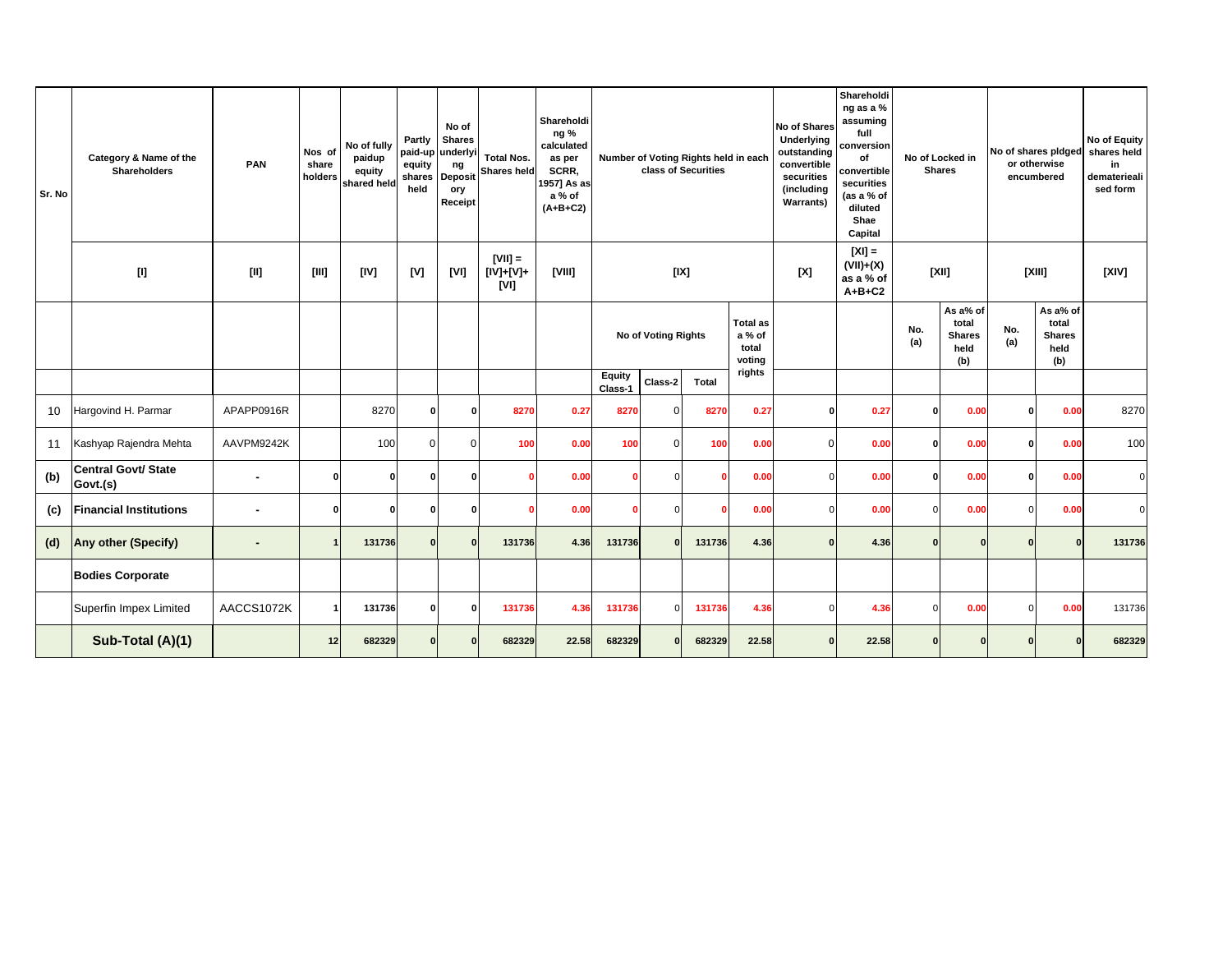| Sr. No | Category & Name of the<br>Shareholders                                                                                                                                                                                                                                                                                                                                                                                                                                                                                                                                                                                                                                                                                                                                                                                                                                              | PAN                      | Nos of<br>share<br>holders | No of fully<br>paidup<br>equity<br>shared held | Partly<br>paid-up<br>equity<br>shares<br>held | No of<br><b>Shares</b><br>underlyi<br>ng<br>Deposit<br>ory<br><b>Receipt</b> | <b>Total Nos.</b><br><b>Shares held</b> | Shareholdi<br>ng %<br>calculated<br>as per<br>SCRR,<br>1957] As as<br>a % of<br>$(A+B+C2)$ |                                                                            |          | Number of Voting Rights held in each<br>class of Securities |                                              | <b>No of Shares</b><br>Underlying<br>outstanding<br>convertible<br>securities<br>(including<br><b>Warrants)</b> | Shareholdi<br>ng as a %<br>assuming<br>full<br>conversion<br>of<br>convertible<br>securities<br>(as a % of<br>diluted<br>Shae<br>Capital | <b>Shares</b> | No of Locked in                                   |              | No of shares pidged<br>or otherwise<br>encumbered | No of Equity<br>shares held<br>in.<br>dematerieali<br>sed form |
|--------|-------------------------------------------------------------------------------------------------------------------------------------------------------------------------------------------------------------------------------------------------------------------------------------------------------------------------------------------------------------------------------------------------------------------------------------------------------------------------------------------------------------------------------------------------------------------------------------------------------------------------------------------------------------------------------------------------------------------------------------------------------------------------------------------------------------------------------------------------------------------------------------|--------------------------|----------------------------|------------------------------------------------|-----------------------------------------------|------------------------------------------------------------------------------|-----------------------------------------|--------------------------------------------------------------------------------------------|----------------------------------------------------------------------------|----------|-------------------------------------------------------------|----------------------------------------------|-----------------------------------------------------------------------------------------------------------------|------------------------------------------------------------------------------------------------------------------------------------------|---------------|---------------------------------------------------|--------------|---------------------------------------------------|----------------------------------------------------------------|
|        | $[1] % \centering \includegraphics[width=0.9\textwidth]{images/TrDiM-Architecture.png} % \caption{The first two different values of $S$ and $S$ are shown in the left, the first two different values of $S$ and $S$ are shown in the right, and the second two different values of $S$ are shown in the right, and the second two different values of $S$ are shown in the right, and the third two different values of $S$ are shown in the right, and the third two different values of $S$ are shown in the right, and the third two different values of $S$ are shown in the right, and the third two different values of $S$ are shown in the right, and the third two different values of $S$ are shown in the right, and the third two different values of $S$ are shown in the right, and the third two different values of $S$ are shown in the right, and the third two$ | $[11]$                   |                            | [IV]                                           | [V]                                           | [VI]                                                                         | $ V    =$<br>[IV]+[V]+<br>[VI]          | [VIII]                                                                                     |                                                                            |          | [IX]                                                        |                                              | [X]                                                                                                             | $[X] =$<br>$(VII)+(X)$<br>as a % of<br>$A+B+C2$                                                                                          | [XII]         |                                                   | [XIII]       |                                                   | [XIV]                                                          |
|        |                                                                                                                                                                                                                                                                                                                                                                                                                                                                                                                                                                                                                                                                                                                                                                                                                                                                                     |                          |                            |                                                |                                               |                                                                              |                                         |                                                                                            | <b>No of Voting Rights</b><br><b>Equity</b><br>Class-2<br>Total<br>Class-1 |          |                                                             | <b>Total as</b><br>a % of<br>total<br>voting |                                                                                                                 |                                                                                                                                          | No.<br>(a)    | As a% of<br>total<br><b>Shares</b><br>held<br>(b) | No.<br>(a)   | As a% of<br>total<br><b>Shares</b><br>held<br>(b) |                                                                |
|        |                                                                                                                                                                                                                                                                                                                                                                                                                                                                                                                                                                                                                                                                                                                                                                                                                                                                                     |                          |                            |                                                |                                               |                                                                              |                                         |                                                                                            |                                                                            |          | rights                                                      |                                              |                                                                                                                 |                                                                                                                                          |               |                                                   |              |                                                   |                                                                |
| (2)    | Foreign                                                                                                                                                                                                                                                                                                                                                                                                                                                                                                                                                                                                                                                                                                                                                                                                                                                                             |                          |                            |                                                |                                               |                                                                              |                                         |                                                                                            |                                                                            |          |                                                             |                                              |                                                                                                                 |                                                                                                                                          |               |                                                   |              |                                                   |                                                                |
| (a)    | <b>Individuals (Non Resi.</b><br>Individuals/Foreign                                                                                                                                                                                                                                                                                                                                                                                                                                                                                                                                                                                                                                                                                                                                                                                                                                |                          | $\Omega$                   | $\Omega$                                       | $\Omega$                                      | $\mathbf{0}$                                                                 |                                         | 0.00                                                                                       |                                                                            |          |                                                             | 0.00                                         | $\Omega$                                                                                                        | 0.00                                                                                                                                     | $\Omega$      | 0.00                                              | $\Omega$     | 0.00                                              | $\Omega$                                                       |
| (b)    | Government                                                                                                                                                                                                                                                                                                                                                                                                                                                                                                                                                                                                                                                                                                                                                                                                                                                                          | $\blacksquare$           | $\Omega$                   | $\Omega$                                       | $\Omega$                                      | 0                                                                            |                                         | 0.00                                                                                       |                                                                            | n        | $\Omega$                                                    | 0.00                                         | $\Omega$                                                                                                        | 0.00                                                                                                                                     | $\Omega$      | 0.00                                              | $\Omega$     | 0.00                                              | ΩI                                                             |
| (c)    | Institutions                                                                                                                                                                                                                                                                                                                                                                                                                                                                                                                                                                                                                                                                                                                                                                                                                                                                        | $\overline{\phantom{a}}$ | $\Omega$                   | $\mathbf{0}$                                   | 0                                             | $\mathbf{0}$                                                                 |                                         | 0.00                                                                                       |                                                                            | n        | $\mathbf{0}$                                                | 0.00                                         | $\Omega$                                                                                                        | 0.00                                                                                                                                     | $\Omega$      | 0.00                                              | $\Omega$     | 0.00                                              | $\mathbf{0}$                                                   |
| (d)    | <b>Foreign Portfolio</b><br>Investor                                                                                                                                                                                                                                                                                                                                                                                                                                                                                                                                                                                                                                                                                                                                                                                                                                                |                          | $\bf{0}$                   | $\Omega$                                       | 0                                             | $\mathbf{0}$                                                                 |                                         | 0.00                                                                                       |                                                                            | n        |                                                             | 0.00                                         | $\Omega$                                                                                                        | 0.00                                                                                                                                     | $\Omega$      | 0.00                                              | $\mathbf{0}$ | 0.00                                              | $\mathbf{0}$                                                   |
| (f)    | Any Other (Specify)                                                                                                                                                                                                                                                                                                                                                                                                                                                                                                                                                                                                                                                                                                                                                                                                                                                                 | $\blacksquare$           | $\Omega$                   | $\Omega$                                       | Û                                             | 0                                                                            |                                         | 0.00                                                                                       |                                                                            |          |                                                             | 0.00                                         | 0                                                                                                               | 0.00                                                                                                                                     | 0             | 0.00                                              | $\Omega$     | 0.00                                              | $\mathbf{0}$                                                   |
|        | Sub-Total (A)(2)                                                                                                                                                                                                                                                                                                                                                                                                                                                                                                                                                                                                                                                                                                                                                                                                                                                                    |                          | $\mathbf{0}$               | $\mathbf{0}$                                   |                                               | $\mathbf{0}$                                                                 |                                         | 0.00                                                                                       | $\Omega$                                                                   | $\Omega$ | $\Omega$                                                    | 0.00                                         | $\Omega$                                                                                                        | 0.00                                                                                                                                     | 0.00          | 0.00                                              | 0.00         | 0.00                                              | 0.00                                                           |
|        | <b>Total Shareholding of</b><br><b>Promoter &amp; Promoter</b><br>Group (a) = $(A(1)+(A)(2))$                                                                                                                                                                                                                                                                                                                                                                                                                                                                                                                                                                                                                                                                                                                                                                                       |                          | 12                         | 682329                                         | $\Omega$                                      | $\Omega$                                                                     | 682329                                  | 22.58                                                                                      | 682329                                                                     | $\Omega$ | 682329                                                      | 22.58                                        | $\Omega$                                                                                                        | 22.58                                                                                                                                    | $\Omega$      | 0.00                                              |              | n                                                 | 682329                                                         |
|        | Details of Shares which remain unclaimed my be given hear along with details such as number of Shareholders, outstanding shares held in demat/ unclaimed suspense account, voting rights which are frozen etc.                                                                                                                                                                                                                                                                                                                                                                                                                                                                                                                                                                                                                                                                      |                          |                            |                                                |                                               |                                                                              |                                         |                                                                                            |                                                                            |          |                                                             |                                              |                                                                                                                 |                                                                                                                                          |               |                                                   |              |                                                   |                                                                |
|        | Note: [1] PAN would not be displayed on website of Stock Exchange(s).<br>[2] The term "Encumbrance" has the same meaning as assigned under regulation 28(3) of SEBI (substantial Acquisition of Shares and Takeovers) Regulations 2011.                                                                                                                                                                                                                                                                                                                                                                                                                                                                                                                                                                                                                                             |                          |                            |                                                |                                               |                                                                              |                                         |                                                                                            |                                                                            |          |                                                             |                                              |                                                                                                                 |                                                                                                                                          |               |                                                   |              |                                                   |                                                                |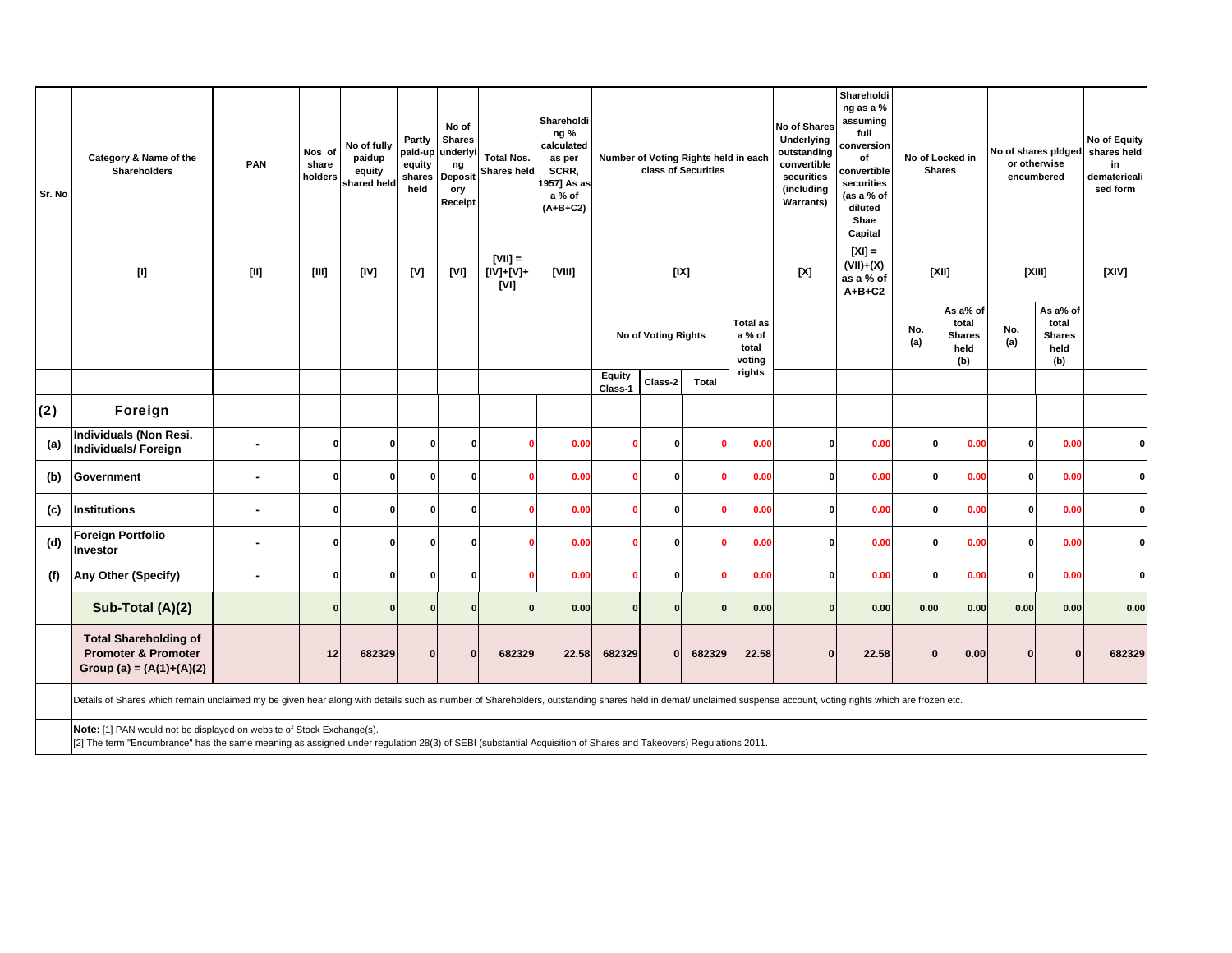|        |                                                                                                                                                                                                                                                                                                                                                                                                                                                                                                                                                                                                                                                             |                                                                                                       |                            |                                             |                                               |                                                                               | <b>Super Bakers (India) Limited</b> |                                                                                           |                   |                     |                                            |                                    |                                                                                                          |                                                                                                                                       |            |                                                   |            |                                                   |                                                               |
|--------|-------------------------------------------------------------------------------------------------------------------------------------------------------------------------------------------------------------------------------------------------------------------------------------------------------------------------------------------------------------------------------------------------------------------------------------------------------------------------------------------------------------------------------------------------------------------------------------------------------------------------------------------------------------|-------------------------------------------------------------------------------------------------------|----------------------------|---------------------------------------------|-----------------------------------------------|-------------------------------------------------------------------------------|-------------------------------------|-------------------------------------------------------------------------------------------|-------------------|---------------------|--------------------------------------------|------------------------------------|----------------------------------------------------------------------------------------------------------|---------------------------------------------------------------------------------------------------------------------------------------|------------|---------------------------------------------------|------------|---------------------------------------------------|---------------------------------------------------------------|
|        |                                                                                                                                                                                                                                                                                                                                                                                                                                                                                                                                                                                                                                                             |                                                                                                       |                            |                                             |                                               |                                                                               | Table - III                         |                                                                                           |                   |                     |                                            |                                    |                                                                                                          |                                                                                                                                       |            |                                                   |            |                                                   |                                                               |
| Sr. No | Category & Name of the Shareholders                                                                                                                                                                                                                                                                                                                                                                                                                                                                                                                                                                                                                         | Statement showing Shareholding Pattern of the Public Shareholder (Quarter ended on 31-12-2015)<br>PAN | Nos of<br>sharehold<br>ers | No of fully<br>paidup equity<br>shared held | Partly<br>paid-up<br>equity<br>shares<br>held | No. Of<br><b>Shares</b><br>underlyi<br>ng<br><b>Deposit</b><br>ory<br>Receipt | <b>Total Nos.</b><br>Shares held    | Shareholdi<br>ng %<br>calculated<br>as per<br>SCRR,<br>957] As as<br>a % of<br>$(A+B+C2)$ |                   | of Securities       | Number of Voting Rights held in each class |                                    | No of Shares<br>Underlying<br>outstanding<br>convertible<br>securities<br>(including<br><b>Warrants)</b> | Shareholdin<br>g as a %<br>assuming<br>full<br>conversion<br>of<br>convertible<br>securities<br>(as a % of<br>diluted Shae<br>Capital |            | No of Locked in<br><b>Shares</b>                  |            | No of shares pidged<br>or otherwise<br>encumbered | No of Equity<br>shares held<br>in<br>demateriealis<br>ed form |
|        | $[] \centering \includegraphics[width=0.47\textwidth]{Figures/PD1.png} \caption{The 3D (black) model for the 3D (black) model. The left is the 3D (black) model. The right is the 3D (black) model. The right is the 3D (black) model. The right is the 3D (black) model. The right is the 3D (black) model. The right is the 3D (black) model. The right is the 3D (black) model. The right is the 3D (black) model. The right is the 3D (black) model. The right is the 3D (black) model. The right is the 3D (black) model. The right is the 3D (black) model. The right is the 3D (black) model. The right is the 3D (black) model. The right is the 3$ | [11]                                                                                                  | [III]                      | [IV]                                        | [V]                                           | [VI]                                                                          | $[VII] =$<br>[IV]+[V]+<br>[VI]      | [VIII]                                                                                    |                   | [IX]                |                                            |                                    | [X]                                                                                                      | $[X] =$<br>(VII)+(X) as<br>a % of<br>$A+B+C2$                                                                                         |            | [XII]                                             |            | [XIII]                                            | [XIV]                                                         |
|        |                                                                                                                                                                                                                                                                                                                                                                                                                                                                                                                                                                                                                                                             |                                                                                                       |                            |                                             |                                               |                                                                               |                                     |                                                                                           |                   | No of Voting Rights |                                            | <b>Total as</b><br>a % of<br>total |                                                                                                          |                                                                                                                                       | No.<br>(a) | As a% of<br>total<br><b>Shares</b><br>held<br>(b) | No.<br>(a) | As a% of<br>total<br><b>Shares</b><br>held<br>(b) |                                                               |
|        |                                                                                                                                                                                                                                                                                                                                                                                                                                                                                                                                                                                                                                                             |                                                                                                       |                            |                                             |                                               |                                                                               |                                     |                                                                                           | Equity<br>Class-1 | Class-2             | Total                                      | voting<br>rights                   |                                                                                                          |                                                                                                                                       |            |                                                   |            |                                                   |                                                               |
| (1)    | <b>Institutions</b>                                                                                                                                                                                                                                                                                                                                                                                                                                                                                                                                                                                                                                         |                                                                                                       |                            |                                             |                                               |                                                                               |                                     |                                                                                           |                   |                     |                                            |                                    |                                                                                                          |                                                                                                                                       |            |                                                   |            |                                                   |                                                               |
| (a)    | <b>Mutual Funds</b>                                                                                                                                                                                                                                                                                                                                                                                                                                                                                                                                                                                                                                         |                                                                                                       | $\Omega$                   | $\Omega$                                    | $\Omega$                                      | $\Omega$                                                                      | $\mathbf{0}$                        | 0.00                                                                                      | $\Omega$          | ſ                   |                                            | 0.00                               | $\Omega$                                                                                                 | 0.00                                                                                                                                  | $\Omega$   | 0.00                                              | $\circ$    | 0.00                                              |                                                               |
| (b)    | <b>Venture Capital Fund</b>                                                                                                                                                                                                                                                                                                                                                                                                                                                                                                                                                                                                                                 |                                                                                                       | $\Omega$                   | $\Omega$                                    | $\Omega$                                      | $\Omega$                                                                      | $\mathbf{0}$                        | 0.00                                                                                      | 0                 |                     |                                            | 0.00                               |                                                                                                          | 0.00                                                                                                                                  | $\Omega$   | 0.00                                              | $\Omega$   | 0.00                                              |                                                               |
| (c)    | <b>Alternate Investment Funds</b>                                                                                                                                                                                                                                                                                                                                                                                                                                                                                                                                                                                                                           |                                                                                                       | $\Omega$                   | $\Omega$                                    | $\Omega$                                      | $\Omega$                                                                      | $\mathbf{0}$                        | 0.00                                                                                      | $\mathbf{0}$      |                     | n                                          | 0.00                               | $\Omega$                                                                                                 | 0.00                                                                                                                                  | $\Omega$   | 0.00                                              | $\Omega$   | 0.00                                              |                                                               |
| (d)    | Foreign Venture Capital Investors                                                                                                                                                                                                                                                                                                                                                                                                                                                                                                                                                                                                                           |                                                                                                       | $\Omega$                   | $\Omega$                                    | $\Omega$                                      | $\Omega$                                                                      | $\Omega$                            | 0.00                                                                                      | $\Omega$          |                     |                                            | 0.00                               | $\Omega$                                                                                                 | 0.00                                                                                                                                  | $\Omega$   | 0.00                                              | $\Omega$   | 0.00                                              |                                                               |
| (e)    | Foreign Portfolio Investor                                                                                                                                                                                                                                                                                                                                                                                                                                                                                                                                                                                                                                  |                                                                                                       | $\Omega$                   | $\Omega$                                    | $\Omega$                                      | $\Omega$                                                                      | $\mathbf{0}$                        | 0.00                                                                                      | 0                 |                     |                                            | 0.00                               | $\Omega$                                                                                                 | 0.00                                                                                                                                  | $\Omega$   | 0.00                                              | $\Omega$   | 0.00                                              |                                                               |
| (f)    | <b>Financial Institutions/Bank</b>                                                                                                                                                                                                                                                                                                                                                                                                                                                                                                                                                                                                                          | $\sim$                                                                                                | $\Omega$                   | $\Omega$                                    | $\Omega$                                      | $\Omega$                                                                      |                                     | 0.00                                                                                      | $\Omega$          |                     |                                            | 0.00                               | $\Omega$                                                                                                 | 0.00                                                                                                                                  | $\Omega$   | 0.00                                              | $\Omega$   | 0.00                                              |                                                               |
| (g)    | <b>Insurance Companies</b>                                                                                                                                                                                                                                                                                                                                                                                                                                                                                                                                                                                                                                  | $\sim$                                                                                                | $\Omega$                   | $\Omega$                                    | $\Omega$                                      | $\Omega$                                                                      |                                     | 0.00                                                                                      | O                 |                     |                                            | 0.00                               | $\Omega$                                                                                                 | 0.00                                                                                                                                  | $\Omega$   | 0.00                                              | $\Omega$   | 0.00                                              |                                                               |
| (h)    | <b>Provident Funds/ Pension Funds</b>                                                                                                                                                                                                                                                                                                                                                                                                                                                                                                                                                                                                                       |                                                                                                       | $\Omega$                   | $\Omega$                                    | $\Omega$                                      | $\Omega$                                                                      |                                     | 0.00                                                                                      | $\Omega$          |                     |                                            | 0.00                               | $\Omega$                                                                                                 | 0.00                                                                                                                                  | $\Omega$   | 0.00                                              | $\epsilon$ | 0.00                                              |                                                               |
| (i)    | Any other                                                                                                                                                                                                                                                                                                                                                                                                                                                                                                                                                                                                                                                   | $\sim$                                                                                                | $\Omega$                   |                                             | O                                             | $\Omega$                                                                      |                                     | 0.00                                                                                      | O                 |                     |                                            | 0.00                               |                                                                                                          | 0.00                                                                                                                                  |            | 0.00                                              | $\epsilon$ | 0.00                                              |                                                               |
|        | Sub-Total (B)(1)                                                                                                                                                                                                                                                                                                                                                                                                                                                                                                                                                                                                                                            |                                                                                                       |                            | $\Omega$                                    |                                               | $\mathbf{0}$                                                                  | $\Omega$                            | 0.00                                                                                      |                   | $\Omega$            |                                            | 0.00                               |                                                                                                          | 0.00                                                                                                                                  | $\Omega$   | $\mathbf{0}$                                      | $\Omega$   | $\Omega$                                          |                                                               |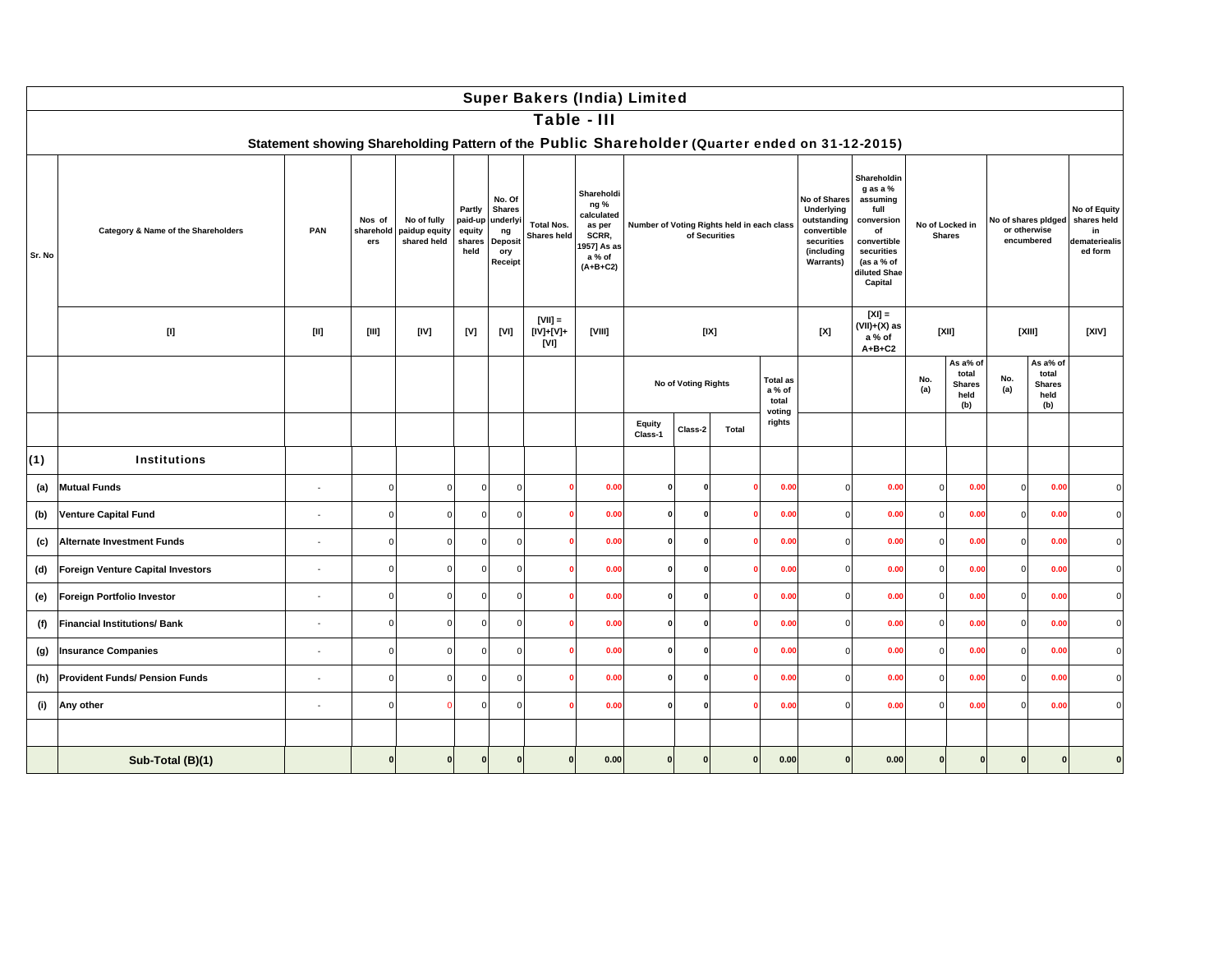| Sr. No       | Category & Name of the Shareholders                                                   | PAN        | Nos of<br>sharehold<br>ers                                                                                                                                                                                                                                                                                                                                                                                                                                                                                                                                                                        | No of fully<br>paidup equity<br>shared held | Partly<br>paid-up<br>equity<br>shares<br>held | No. Of<br><b>Shares</b><br>underlyi<br>ng<br><b>Deposit</b><br>ory<br>Receipt | <b>Total Nos.</b><br><b>Shares held</b> | Shareholdi<br>ng %<br>calculated<br>as per<br>SCRR,<br>1957] As as<br>a % of<br>$(A+B+C2)$ |                   |                     | Number of Voting Rights held in each class<br>of Securities |                                              | No of Shares<br><b>Underlying</b><br>outstanding<br>convertible<br>securities<br>(including<br><b>Warrants)</b> | Shareholdin<br>g as a %<br>assuming<br>full<br>conversion<br>of<br>convertible<br>securities<br>(as a % of<br>diluted Shae<br>Capital |              | No of Locked in<br><b>Shares</b>                  | No of shares pidged<br>or otherwise<br>encumbered |                                                   | No of Equity<br>shares held<br>in<br>lemateriealis<br>ed form |
|--------------|---------------------------------------------------------------------------------------|------------|---------------------------------------------------------------------------------------------------------------------------------------------------------------------------------------------------------------------------------------------------------------------------------------------------------------------------------------------------------------------------------------------------------------------------------------------------------------------------------------------------------------------------------------------------------------------------------------------------|---------------------------------------------|-----------------------------------------------|-------------------------------------------------------------------------------|-----------------------------------------|--------------------------------------------------------------------------------------------|-------------------|---------------------|-------------------------------------------------------------|----------------------------------------------|-----------------------------------------------------------------------------------------------------------------|---------------------------------------------------------------------------------------------------------------------------------------|--------------|---------------------------------------------------|---------------------------------------------------|---------------------------------------------------|---------------------------------------------------------------|
|              | $[1]$                                                                                 | $[1]$      | $[III] \centering% \subfloat[\centering]{{\includegraphics[width=0.28\textwidth]{figs-pr2.png}}% \qquad \subfloat[\centering]{{\includegraphics[width=0.28\textwidth]{figs-pr2.png}}% \qquad \subfloat[\centering]{{\includegraphics[width=0.28\textwidth]{figs-pr2.png}}% \qquad \subfloat[\centering]{{\includegraphics[width=0.28\textwidth]{figs-pr2.png}}% \qquad \subfloat[\centering]{{\includegraphics[width=0.28\textwidth]{figs-pr2.png}}% \qquad \subfloat[\centering]{{\includegraphics[width=0.28\textwidth]{figs-pr2.png}}% \qquad \subfloat[\centering]{{\includegraphics[width=0$ | [IV]                                        | [V]                                           | [VI]                                                                          | $[VII] =$<br>[IV]+[V]+<br>[VI]          | [VIII]                                                                                     |                   |                     | [IX]                                                        |                                              | [X]                                                                                                             | $[X] =$<br>(VII)+(X) as<br>a % of<br>$A+B+C2$                                                                                         |              | [XII]                                             |                                                   | [XIII]                                            | [X V]                                                         |
|              |                                                                                       |            |                                                                                                                                                                                                                                                                                                                                                                                                                                                                                                                                                                                                   |                                             |                                               |                                                                               |                                         |                                                                                            |                   | No of Voting Rights |                                                             | <b>Total as</b><br>a % of<br>total<br>voting |                                                                                                                 |                                                                                                                                       | No.<br>(a)   | As a% of<br>total<br><b>Shares</b><br>held<br>(b) | No.<br>(a)                                        | As a% of<br>total<br><b>Shares</b><br>held<br>(b) |                                                               |
|              |                                                                                       |            |                                                                                                                                                                                                                                                                                                                                                                                                                                                                                                                                                                                                   |                                             |                                               |                                                                               |                                         |                                                                                            | Equity<br>Class-1 | Class-2             | Total                                                       | rights                                       |                                                                                                                 |                                                                                                                                       |              |                                                   |                                                   |                                                   |                                                               |
| (2)          | Central Govt./ State Govt.(s)/<br><b>President of India</b>                           | $\Omega$   |                                                                                                                                                                                                                                                                                                                                                                                                                                                                                                                                                                                                   | $\Omega$                                    | $\Omega$                                      | $\mathbf{0}$                                                                  |                                         | 0.00                                                                                       |                   | C                   |                                                             | 0.00                                         | $\Omega$                                                                                                        | 0.00                                                                                                                                  | $\Omega$     | 0.00                                              | $\Omega$                                          | 0.00                                              | $\Omega$                                                      |
|              | Sub-Total (B)(2)                                                                      |            | $\Omega$                                                                                                                                                                                                                                                                                                                                                                                                                                                                                                                                                                                          |                                             | $\Omega$                                      | $\mathbf{0}$                                                                  | $\Omega$                                | 0.00                                                                                       |                   | $\sqrt{2}$          | $\Omega$                                                    | 0.00                                         |                                                                                                                 | 0.00                                                                                                                                  |              | $\mathbf{0}$                                      | $\Omega$                                          |                                                   | $\Omega$                                                      |
| (3)          | <b>Non - Institution</b>                                                              |            |                                                                                                                                                                                                                                                                                                                                                                                                                                                                                                                                                                                                   |                                             |                                               |                                                                               |                                         |                                                                                            |                   |                     |                                                             |                                              |                                                                                                                 |                                                                                                                                       |              |                                                   |                                                   |                                                   |                                                               |
| (a)          | (i) Individual shareholders holding nominal shae capital up<br>to Rs. 2 lacs          | ÷,         | 2275                                                                                                                                                                                                                                                                                                                                                                                                                                                                                                                                                                                              | 1243811                                     | $\overline{0}$                                | $\mathbf 0$                                                                   | 1243811                                 | 41.16                                                                                      | 1243811           | $\Omega$            | 1243811                                                     | 41.16                                        | $\mathbf{0}$                                                                                                    | 41.16                                                                                                                                 | $\bf{0}$     | 0.00                                              | 0                                                 | 0.00                                              | 823181                                                        |
|              | (ii) Individual shareholders holding nominal share capital<br>in Excess of Rs. 2 lacs | ÷,         | 16                                                                                                                                                                                                                                                                                                                                                                                                                                                                                                                                                                                                | 670215                                      | $\overline{0}$                                | $\mathbf 0$                                                                   | 670215                                  | 22.18                                                                                      | 670215            | $\Omega$            | 670215                                                      | 22.18                                        | $\mathbf{0}$                                                                                                    | 22.18                                                                                                                                 | $\Omega$     | 0.00                                              | $\Omega$                                          | 0.00                                              | 670215                                                        |
|              | Individual Shareholding more than 1 %                                                 |            |                                                                                                                                                                                                                                                                                                                                                                                                                                                                                                                                                                                                   |                                             |                                               |                                                                               |                                         |                                                                                            |                   |                     |                                                             |                                              |                                                                                                                 |                                                                                                                                       |              |                                                   |                                                   |                                                   |                                                               |
|              | Agrawal Sunil Jagdishbhai                                                             | ABMPA5735D |                                                                                                                                                                                                                                                                                                                                                                                                                                                                                                                                                                                                   | 71000                                       | $\Omega$                                      | $\Omega$                                                                      | 71000                                   | 2.35                                                                                       | 71000             | $\mathbf{0}$        | 71000                                                       | 2.35                                         | $\Omega$                                                                                                        | 2.35                                                                                                                                  | $\Omega$     | 0.00                                              | O                                                 | 0.00                                              | 71000                                                         |
| ji.          | Amit Makkhanlal Agrawal                                                               | ADRPA7127Q |                                                                                                                                                                                                                                                                                                                                                                                                                                                                                                                                                                                                   | 75616                                       | $\mathbf 0$                                   | $\mathbf 0$                                                                   | 75616                                   | 2.50                                                                                       | 75616             | 0                   | 75616                                                       | 2.50                                         | 0                                                                                                               | 2.50                                                                                                                                  | $\bf{0}$     | 0.00                                              | 0                                                 | 0.00                                              | 75616                                                         |
| iii          | Anil Makkhanlal Agrawal                                                               | ABJPA6636L |                                                                                                                                                                                                                                                                                                                                                                                                                                                                                                                                                                                                   | 52200                                       | $\overline{0}$                                | $\mathbf 0$                                                                   | 52200                                   | 1.73                                                                                       | 52200             | $\mathbf{0}$        | 52200                                                       | 1.73                                         | $\mathbf 0$                                                                                                     | 1.73                                                                                                                                  | 0            | 0.00                                              | $\Omega$                                          | 0.00                                              | 52200                                                         |
| iv           | Deep Kaushal Agrawal                                                                  | AJDPA3932F |                                                                                                                                                                                                                                                                                                                                                                                                                                                                                                                                                                                                   | 36150                                       | $\Omega$                                      | $\Omega$                                                                      | 36150                                   | 1.20                                                                                       | 36150             | $\mathbf{0}$        | 36150                                                       | 1.20                                         | 0                                                                                                               | 1.20                                                                                                                                  | $\mathbf{0}$ | 0.00                                              | O                                                 | 0.00                                              | 36150                                                         |
| $\mathsf{V}$ | Dilip Hajarilal Agrawal                                                               | ABMPA5734C |                                                                                                                                                                                                                                                                                                                                                                                                                                                                                                                                                                                                   | 32050                                       | $\Omega$                                      | $\mathbf 0$                                                                   | 32050                                   | 1.06                                                                                       | 32050             | $\mathbf{0}$        | 32050                                                       | 1.06                                         | 0                                                                                                               | 1.06                                                                                                                                  | $\mathbf{0}$ | 0.00                                              | 0                                                 | 0.00                                              | 32050                                                         |
| vi           | Gayatri Kaushal Agrawal                                                               | ABKPA6890R |                                                                                                                                                                                                                                                                                                                                                                                                                                                                                                                                                                                                   | 32900                                       | $\circ$                                       | $\mathbf 0$                                                                   | 32900                                   | 1.09                                                                                       | 32900             | $\mathbf{0}$        | 32900                                                       | 1.09                                         | $\mathbf 0$                                                                                                     | 1.09                                                                                                                                  | 0            | 0.00                                              | 0                                                 | 0.00                                              | 32900                                                         |
| vii          | Kaushalkumar Hazarilal Agrawal                                                        | AAMPA6828N |                                                                                                                                                                                                                                                                                                                                                                                                                                                                                                                                                                                                   | 60507                                       | $\Omega$                                      | $\mathbf 0$                                                                   | 60507                                   | 2.00                                                                                       | 60507             | $\mathbf{0}$        | 60507                                                       | 2.00                                         | 0                                                                                                               | 2.00                                                                                                                                  | $\mathbf{0}$ | 0.00                                              | 0                                                 | 0.00                                              | 60507                                                         |
| viii         | Mukeshbhai Jagdishprasad Agarwal                                                      | ACRPA5779M | 60000                                                                                                                                                                                                                                                                                                                                                                                                                                                                                                                                                                                             |                                             | $\mathbf 0$                                   | $\mathbf 0$                                                                   | 60000                                   | 1.99                                                                                       | 60000             | $\mathbf{0}$        | 60000                                                       | 1.99                                         | 0                                                                                                               | 1.99                                                                                                                                  | $\bf{0}$     | 0.00                                              | 0                                                 | 0.00                                              | 60000                                                         |
| ix           | Rajendra Kishorilal Goyal                                                             | ABCPG5571H |                                                                                                                                                                                                                                                                                                                                                                                                                                                                                                                                                                                                   | 31174                                       | $\overline{0}$                                | $\mathsf{o}$                                                                  | 31174                                   | 1.03                                                                                       | 31174             | $\mathbf{0}$        | 31174                                                       | 1.03                                         | $\mathbf{0}$                                                                                                    | 1.03                                                                                                                                  | $\mathbf{0}$ | 0.00                                              | $\Omega$                                          | 0.00                                              | 31174                                                         |
| x            | Ronak Khemchandbhai Shah                                                              | AQQPS2023R |                                                                                                                                                                                                                                                                                                                                                                                                                                                                                                                                                                                                   | 30296                                       | $\Omega$                                      | $\overline{0}$                                                                | 30296                                   | 1.00                                                                                       | 30296             | $\Omega$            | 30296                                                       | 1.00                                         | O                                                                                                               | 1.00                                                                                                                                  | $\Omega$     | 0.00                                              |                                                   | 0.00                                              | 30296                                                         |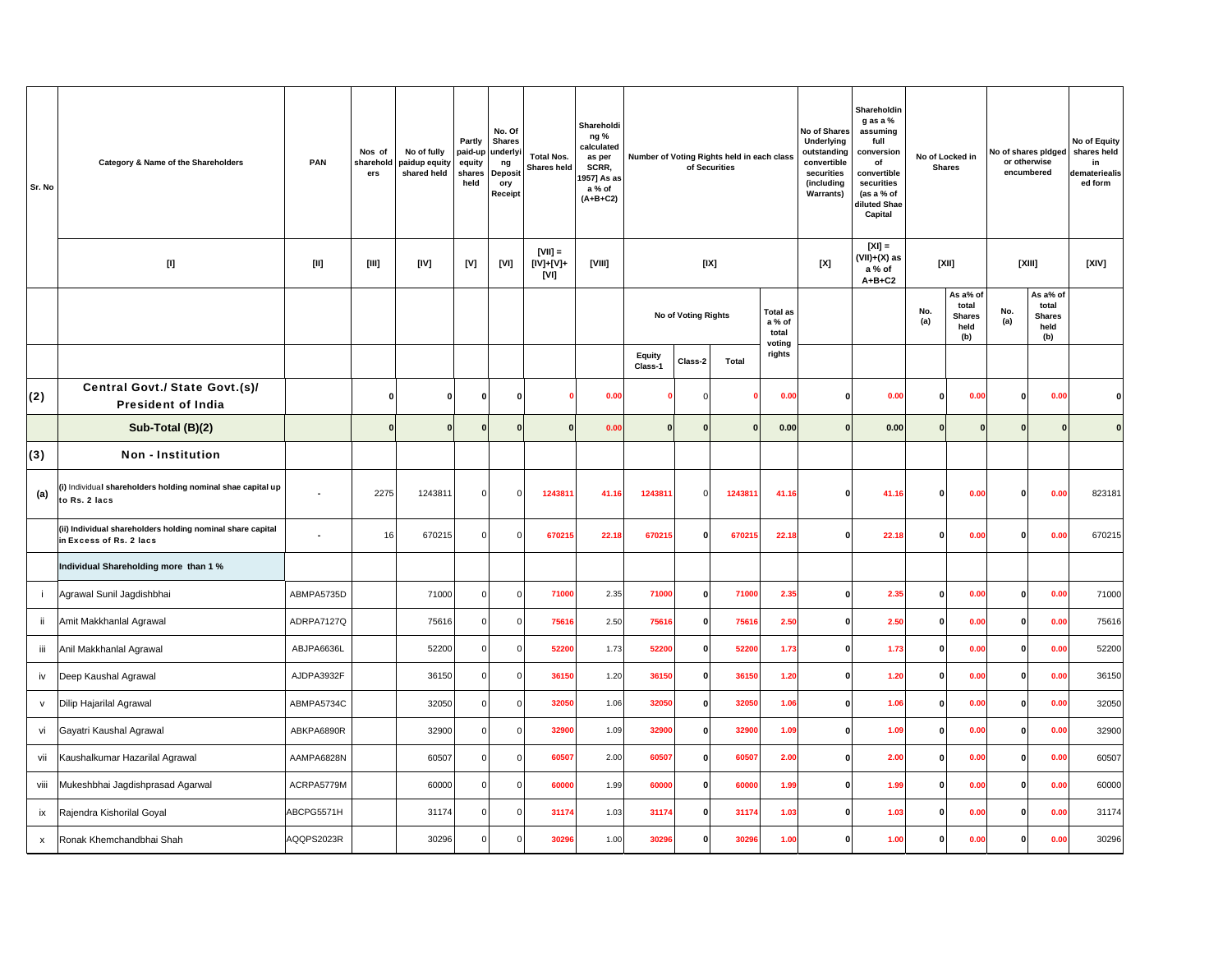| Sr. No         | Category & Name of the Shareholders                                                                                                                                                                                                                                                                                                                                                                                                                                                                                                                                                                                                                                                                                                                                                                                                                                            | PAN                      | Nos of<br>sharehold<br>ers | No of fully<br>paidup equity<br>shared held | Partly<br>equity<br>shares<br>held | No. Of<br><b>Shares</b><br>paid-up underlyi<br>ng<br><b>Deposit</b><br>ory<br>Receipt | <b>Total Nos.</b><br>Shares held | Shareholdi<br>ng%<br>calculated<br>as per<br>SCRR.<br>1957] As as<br>a % of<br>$(A+B+C2)$ |                                       |              | Number of Voting Rights held in each class<br>of Securities |        | No of Shares<br>Underlying<br>outstanding<br>convertible<br>securities<br>(including<br><b>Warrants)</b> | Shareholdin<br>g as a %<br>assuming<br>full<br>conversion<br>of<br>convertible<br>securities<br>(as a % of<br>diluted Shae<br>Capital |                                                   | No of Locked in<br><b>Shares</b> |                                                   | No of shares pidged<br>or otherwise<br>encumbered | No of Equity<br>shares held<br>in<br>demateriealis<br>ed form |
|----------------|--------------------------------------------------------------------------------------------------------------------------------------------------------------------------------------------------------------------------------------------------------------------------------------------------------------------------------------------------------------------------------------------------------------------------------------------------------------------------------------------------------------------------------------------------------------------------------------------------------------------------------------------------------------------------------------------------------------------------------------------------------------------------------------------------------------------------------------------------------------------------------|--------------------------|----------------------------|---------------------------------------------|------------------------------------|---------------------------------------------------------------------------------------|----------------------------------|-------------------------------------------------------------------------------------------|---------------------------------------|--------------|-------------------------------------------------------------|--------|----------------------------------------------------------------------------------------------------------|---------------------------------------------------------------------------------------------------------------------------------------|---------------------------------------------------|----------------------------------|---------------------------------------------------|---------------------------------------------------|---------------------------------------------------------------|
|                | $[] \centering \includegraphics[width=0.47\textwidth]{Figures/PD1.png} \caption{The 3D (black) model for the 3D (black) model. The left side is the same time. The right side is the same time. The right side is the same time. The right side is the same time. The right side is the same time. The right side is the same time. The right side is the same time. The right side is the same time. The right side is the same time. The right side is the same time. The right side is the same time. The right side is the same time. The right side is the same time. The right side is the same time. The right side is the same time. The right side is the same time. The right side is the same time. The right side is the same time. The right side is the same time. The right side is the same time. The right side is the same time. The right side is the same$ | $[11]$                   | [III]                      | [IV]                                        | [V]                                | [VI]                                                                                  | $ VII  =$<br>[IV]+[V]+<br>[VI]   | [VIII]                                                                                    | [IX]<br>No of Voting Rights<br>a % of |              |                                                             | [X]    | $[X] =$<br>$(VII)+(X)$ as<br>a % of<br>$A+B+C2$                                                          |                                                                                                                                       | [XII]                                             |                                  | [XIII]                                            | [XIV]                                             |                                                               |
|                |                                                                                                                                                                                                                                                                                                                                                                                                                                                                                                                                                                                                                                                                                                                                                                                                                                                                                |                          |                            |                                             |                                    |                                                                                       |                                  |                                                                                           | Equity<br>Class-2<br>Total            |              | <b>Total as</b><br>total<br>voting                          |        |                                                                                                          | No.<br>(a)                                                                                                                            | As a% of<br>total<br><b>Shares</b><br>held<br>(b) | No.<br>(a)                       | As a% of<br>total<br><b>Shares</b><br>held<br>(b) |                                                   |                                                               |
|                |                                                                                                                                                                                                                                                                                                                                                                                                                                                                                                                                                                                                                                                                                                                                                                                                                                                                                |                          |                            |                                             |                                    |                                                                                       |                                  |                                                                                           | Class-1                               |              |                                                             | rights |                                                                                                          |                                                                                                                                       |                                                   |                                  |                                                   |                                                   |                                                               |
| xi             | Shital Anil Agrawal                                                                                                                                                                                                                                                                                                                                                                                                                                                                                                                                                                                                                                                                                                                                                                                                                                                            | AJDPA3931G               |                            | 48400                                       | $\Omega$                           | $\Omega$                                                                              | 48400                            | 1.60                                                                                      | 48400                                 | 0            | 48400                                                       | 1.60   | $\mathbf{0}$                                                                                             | 1.60                                                                                                                                  | O                                                 | 0.00                             | O                                                 | 0.00                                              | 48400                                                         |
| xii            | Sumit Jagdish Agrawal                                                                                                                                                                                                                                                                                                                                                                                                                                                                                                                                                                                                                                                                                                                                                                                                                                                          | ADRPA7126R               |                            | 44046                                       | $\Omega$                           | $\Omega$                                                                              | 44046                            | 1.46                                                                                      | 44046                                 | $\mathbf{0}$ | 44046                                                       | 1.46   | $\mathbf{0}$                                                                                             | 1.46                                                                                                                                  | Û                                                 | 0.00                             | n                                                 | 0.00                                              | 44046                                                         |
| (b)            | <b>NBFCs Registered with RBI</b>                                                                                                                                                                                                                                                                                                                                                                                                                                                                                                                                                                                                                                                                                                                                                                                                                                               | $\overline{\phantom{a}}$ | $\Omega$                   | 0                                           | $\Omega$                           | $\Omega$                                                                              |                                  | 0.00                                                                                      |                                       | 0            |                                                             | 0.00   | $\mathbf{0}$                                                                                             | 0.00                                                                                                                                  | $\Omega$                                          | 0.00                             | n                                                 | 0.00                                              | $\mathbf{0}$                                                  |
| (c)            | <b>Employee Trusts</b>                                                                                                                                                                                                                                                                                                                                                                                                                                                                                                                                                                                                                                                                                                                                                                                                                                                         | $\blacksquare$           | O                          | <sup>0</sup>                                | $\Omega$                           | $\Omega$                                                                              |                                  | 0.00                                                                                      |                                       | $\Omega$     |                                                             | 0.00   | $\mathbf{0}$                                                                                             | 0.00                                                                                                                                  | O                                                 | 0.00                             | <sup>0</sup>                                      | 0.00                                              | $\Omega$                                                      |
| (d)            | Overseas Depositories (holding DRs) (balancing<br>figure)                                                                                                                                                                                                                                                                                                                                                                                                                                                                                                                                                                                                                                                                                                                                                                                                                      | $\overline{\phantom{a}}$ | n                          | <sup>0</sup>                                | $\Omega$                           | n                                                                                     |                                  | 0.00                                                                                      |                                       | 0            |                                                             | 0.00   | $\mathbf{0}$                                                                                             | 0.00                                                                                                                                  | Û                                                 | 0.00                             | n                                                 | 0.00                                              | $\mathbf{0}$                                                  |
| (e)            | <b>Any Other (Specify)</b>                                                                                                                                                                                                                                                                                                                                                                                                                                                                                                                                                                                                                                                                                                                                                                                                                                                     |                          | 106                        | 425245                                      | $\Omega$                           | $\Omega$                                                                              | 425245                           | 14.07                                                                                     | 425245                                | 0            | 425245                                                      | 14.07  | $\mathbf{0}$                                                                                             | 14.07                                                                                                                                 | $\mathbf{0}$                                      | 0.00                             | $\Omega$                                          | 0.00                                              | 401945                                                        |
| $\mathbf{1}$   | NRI (Non Repat)                                                                                                                                                                                                                                                                                                                                                                                                                                                                                                                                                                                                                                                                                                                                                                                                                                                                | $\blacksquare$           | 5                          | 6100                                        | $\Omega$                           | $\Omega$                                                                              | 6100                             | 0.20                                                                                      | 6100                                  | $\mathbf{0}$ | 6100                                                        | 0.20   | $\mathbf{0}$                                                                                             | 0.20                                                                                                                                  | O                                                 | 0.00                             | <sup>0</sup>                                      | 0.00                                              | 6100                                                          |
| $\overline{2}$ | NRI (Repat)                                                                                                                                                                                                                                                                                                                                                                                                                                                                                                                                                                                                                                                                                                                                                                                                                                                                    | $\blacksquare$           | 19                         | 24672                                       | $\Omega$                           | $\Omega$                                                                              | 24672                            | 0.82                                                                                      | 24672                                 | 0            | 24672                                                       | 0.82   | $\bf{0}$                                                                                                 | 0.82                                                                                                                                  | O                                                 | 0.00                             | O                                                 | 0.00                                              | 7472                                                          |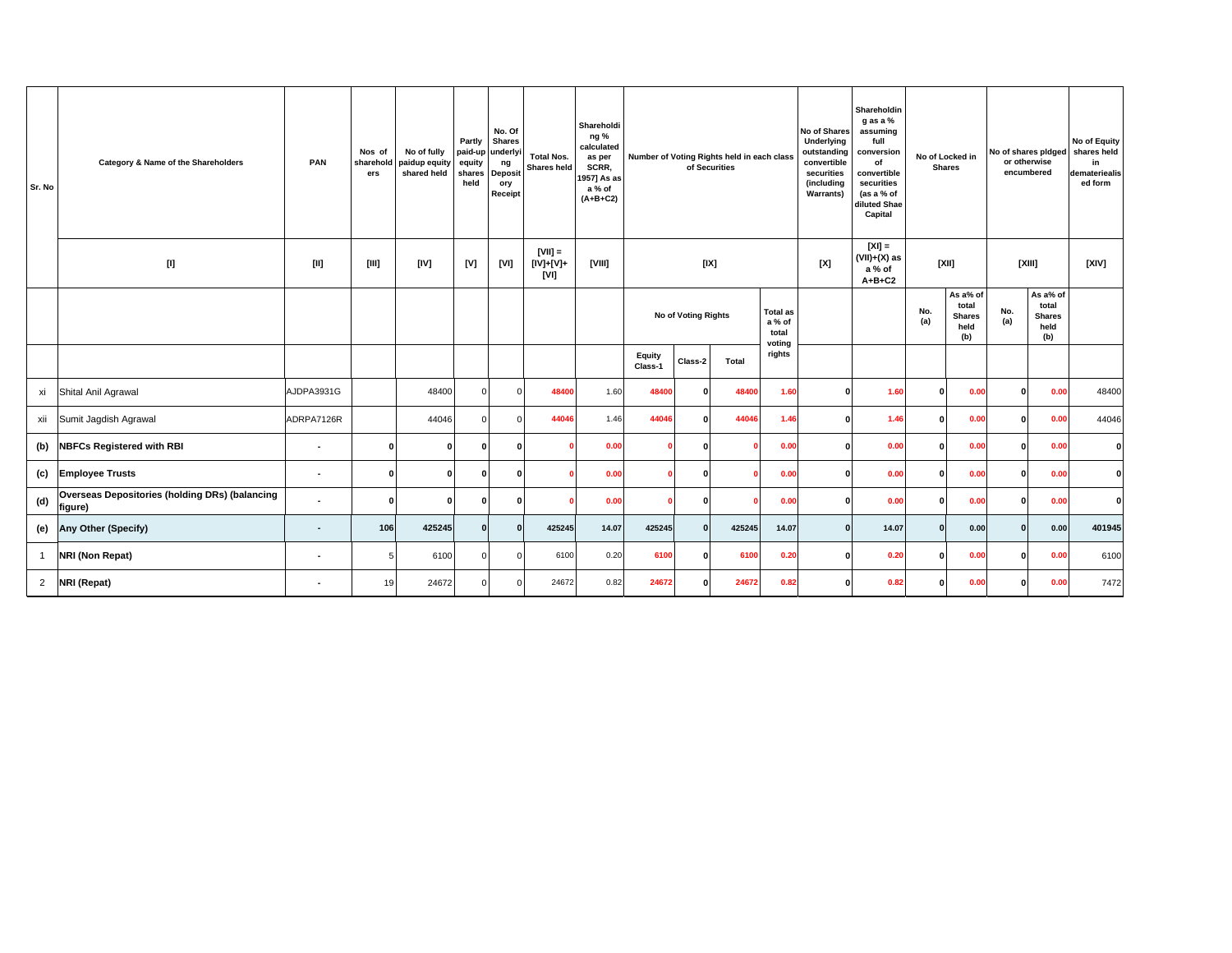| Sr. No         | Category & Name of the Shareholders                                                                                                                                                                                                                                                                                                                                                                                                                                                               | PAN            | Nos of<br>sharehold<br>ers | No of fully<br>paidup equity<br>shared held | Partly<br>paid-up<br>equity<br>shares<br>held | No. Of<br><b>Shares</b><br>underlyi<br>ng<br>Deposit<br>ory<br>Receipt | <b>Total Nos.</b><br>Shares held | Shareholdi<br>ng %<br>calculated<br>as per<br>SCRR,<br>1957] As as<br>a % of<br>$(A+B+C2)$ |                   |                     | Number of Voting Rights held in each class<br>of Securities |                                    | No of Shares<br>Underlying<br>outstanding<br>convertible<br>securities<br>(including<br><b>Warrants)</b> | Shareholdin<br>g as a %<br>assuming<br>full<br>conversion<br>of<br>convertible<br>securities<br>(as a % of<br>diluted Shae<br>Capital |              | No of Locked in<br><b>Shares</b>                  | or otherwise<br>encumbered | No of shares pidged                               | No of Equity<br>shares held<br>in<br>demateriealis<br>ed form |
|----------------|---------------------------------------------------------------------------------------------------------------------------------------------------------------------------------------------------------------------------------------------------------------------------------------------------------------------------------------------------------------------------------------------------------------------------------------------------------------------------------------------------|----------------|----------------------------|---------------------------------------------|-----------------------------------------------|------------------------------------------------------------------------|----------------------------------|--------------------------------------------------------------------------------------------|-------------------|---------------------|-------------------------------------------------------------|------------------------------------|----------------------------------------------------------------------------------------------------------|---------------------------------------------------------------------------------------------------------------------------------------|--------------|---------------------------------------------------|----------------------------|---------------------------------------------------|---------------------------------------------------------------|
|                | $[1] % \centering \includegraphics[width=0.9\textwidth]{images/TrDiM-Architecture.png} % \caption{The first two different values of $d \sim \tfrac{1}{\sqrt{2}}$ and $d \sim \tfrac{1}{\sqrt{2}}$ and $d \sim \tfrac{1}{\sqrt{2}}$ for $d \sim \tfrac{1}{\sqrt{2}}$ for $d \sim \tfrac{1}{\sqrt{2}}$ for $d \sim \tfrac{1}{\sqrt{2}}$ for $d \sim \tfrac{1}{\sqrt{2}}$ for $d \sim \tfrac{1}{\sqrt{2}}$ for $d \sim \tfrac{1}{\sqrt{2}}$ for $d \sim \tfrac{1}{\sqrt{2}}$ for $d \sim \tfrac{1}{$ | [II]           | [111]                      | [IV]                                        | [V]                                           | [VI]                                                                   | $[VII] =$<br>[IV]+[V]+<br>[VI]   | [VIII]                                                                                     |                   |                     | [IX]                                                        |                                    | [X]                                                                                                      | $ X  =$<br>(VII)+(X) as<br>a % of<br>$A+B+C2$                                                                                         |              | [XII]                                             |                            | [XIII]                                            | [XIV]                                                         |
|                |                                                                                                                                                                                                                                                                                                                                                                                                                                                                                                   |                |                            |                                             |                                               |                                                                        |                                  |                                                                                            |                   | No of Voting Rights |                                                             | <b>Total as</b><br>a % of<br>total |                                                                                                          |                                                                                                                                       | No.<br>(a)   | As a% of<br>total<br><b>Shares</b><br>held<br>(b) | No.<br>(a)                 | As a% of<br>total<br><b>Shares</b><br>held<br>(b) |                                                               |
|                |                                                                                                                                                                                                                                                                                                                                                                                                                                                                                                   |                |                            |                                             |                                               |                                                                        |                                  |                                                                                            | Equity<br>Class-1 | Class-2             | Total                                                       | voting<br>rights                   |                                                                                                          |                                                                                                                                       |              |                                                   |                            |                                                   |                                                               |
| 3              | <b>Hindu Undived Family</b>                                                                                                                                                                                                                                                                                                                                                                                                                                                                       | $\overline{a}$ | 33                         | 135470                                      | $\Omega$                                      | $\Omega$                                                               | 135470                           | 4.48                                                                                       | 135470            | O                   | 135470                                                      | 4.48                               | $\Omega$                                                                                                 | 4.48                                                                                                                                  | $\Omega$     | 0.00                                              | $\Omega$                   | 0.00                                              | 135470                                                        |
|                | Shareholding more than 1 %                                                                                                                                                                                                                                                                                                                                                                                                                                                                        |                |                            |                                             |                                               |                                                                        |                                  |                                                                                            |                   |                     |                                                             |                                    |                                                                                                          |                                                                                                                                       |              |                                                   |                            |                                                   |                                                               |
| -i             | Sanjay B Shah                                                                                                                                                                                                                                                                                                                                                                                                                                                                                     | AAVHS4673Q     |                            | 45931                                       | $\mathbf 0$                                   | $\mathbf 0$                                                            | 45931                            | 1.52                                                                                       | 45931             | $\mathbf 0$         | 45931                                                       | 1.52                               | O                                                                                                        | 1.52                                                                                                                                  | $\mathbf 0$  | 0.00                                              | $\Omega$                   | 0.00                                              | 45931                                                         |
| ii.            | Bhavik Khemchandbhai Shah                                                                                                                                                                                                                                                                                                                                                                                                                                                                         | AAFHB7913Q     |                            | 32831                                       | $\Omega$                                      | $\mathbf 0$                                                            | 32831                            | 1.09                                                                                       | 32831             | $\mathbf{0}$        | 32831                                                       | 1.09                               | $\mathbf{0}$                                                                                             | 1.09                                                                                                                                  | $\mathbf{0}$ | 0.00                                              | $\Omega$                   | 0.00                                              | 32831                                                         |
| $\overline{4}$ | <b>Clearing Members</b>                                                                                                                                                                                                                                                                                                                                                                                                                                                                           |                | $\overline{7}$             | 7600                                        | $\Omega$                                      | $\mathbf 0$                                                            | 7600                             | 0.25                                                                                       | 7600              | $\Omega$            | 7600                                                        | 0.25                               | $\mathbf{0}$                                                                                             | 0.25                                                                                                                                  | $\mathbf{0}$ | 0.00                                              | $\Omega$                   | 0.00                                              | 7600                                                          |
| 5              | <b>Bodies Corporate</b>                                                                                                                                                                                                                                                                                                                                                                                                                                                                           | ÷              | 42                         | 251403                                      | $\Omega$                                      | $\Omega$                                                               | 251403                           | 8.32                                                                                       | 251403            | 0                   | 251403                                                      | 8.32                               | $\mathbf{0}$                                                                                             | 8.32                                                                                                                                  | $\mathbf{0}$ | 0.00                                              | $\mathbf{0}$               | 0.00                                              | 245303                                                        |
|                | Shareholding more than 1 %                                                                                                                                                                                                                                                                                                                                                                                                                                                                        |                |                            |                                             |                                               |                                                                        |                                  |                                                                                            |                   |                     |                                                             |                                    |                                                                                                          |                                                                                                                                       |              |                                                   |                            |                                                   |                                                               |
| Ť              | <b>JMKD Broking Private Limited</b>                                                                                                                                                                                                                                                                                                                                                                                                                                                               | AABCJ9346C     |                            | 124804                                      | $\Omega$                                      | $\mathbf 0$                                                            | 124804                           | 4.13                                                                                       | 124804            | $\mathbf{0}$        | 124804                                                      | 4.13                               | $\mathbf{0}$                                                                                             | 4.13                                                                                                                                  | $\mathbf{0}$ | 0.00                                              | $\Omega$                   | 0.00                                              | 124804                                                        |
| ii.            | <b>VSE Stock Services Ltd</b>                                                                                                                                                                                                                                                                                                                                                                                                                                                                     | AABCV4258K     |                            | 62429                                       | $\mathbf 0$                                   | $\mathbf 0$                                                            | 62429                            | 2.07                                                                                       | 62429             | $\mathbf{0}$        | 62429                                                       | 2.07                               | $\mathbf{0}$                                                                                             | 2.07                                                                                                                                  | $\mathbf 0$  | 0.00                                              | $\Omega$                   | 0.00                                              | 62429                                                         |
|                | Sub-Total (B)(3)                                                                                                                                                                                                                                                                                                                                                                                                                                                                                  |                | 2397                       | 2339271                                     | $\mathbf 0$                                   | $\Omega$                                                               | 2339271                          | 77.42                                                                                      | 2339271           |                     | 2339271                                                     | 77.42                              |                                                                                                          | 77.42                                                                                                                                 | $\bf{0}$     | 0.00                                              | <sup>n</sup>               |                                                   | 1895341                                                       |
|                | Total Public Shareholding (B) =<br>$(B)(1)+(B)(2)+(B)(3)$                                                                                                                                                                                                                                                                                                                                                                                                                                         |                | 2397                       | 2339271                                     | $\Omega$                                      | $\mathbf{0}$                                                           | 2339271                          | 77.42                                                                                      | 2339271           | $\mathbf{0}$        | 2339271                                                     | 77.42                              | O                                                                                                        | 77.42                                                                                                                                 | $\Omega$     | 0.00                                              |                            | $\Omega$                                          | 1895341                                                       |
|                | Details of Shareholders acting as persons in Concert including teir Shareholding (No and %)                                                                                                                                                                                                                                                                                                                                                                                                       |                |                            |                                             |                                               |                                                                        |                                  |                                                                                            |                   |                     |                                                             |                                    |                                                                                                          |                                                                                                                                       |              |                                                   |                            |                                                   |                                                               |
|                | Details of Shares which remain unclaimed my be given hear along with details such as number of Shareholders, outstanding shares held in demat/ unclaimed suspense account, voting rights which are frozen etc.                                                                                                                                                                                                                                                                                    |                |                            |                                             |                                               |                                                                        |                                  |                                                                                            |                   |                     |                                                             |                                    |                                                                                                          |                                                                                                                                       |              |                                                   |                            |                                                   |                                                               |
|                | Note: [1] PAN would not be displayed on website of Stock Exchange(s).                                                                                                                                                                                                                                                                                                                                                                                                                             |                |                            |                                             |                                               |                                                                        |                                  |                                                                                            |                   |                     |                                                             |                                    |                                                                                                          |                                                                                                                                       |              |                                                   |                            |                                                   |                                                               |
|                | [2] The above format needs to be disclosed along with the name of following persons:<br>Institutions/ Non institutions holding more than 1 % of total numbeer of shares                                                                                                                                                                                                                                                                                                                           |                |                            |                                             |                                               |                                                                        |                                  |                                                                                            |                   |                     |                                                             |                                    |                                                                                                          |                                                                                                                                       |              |                                                   |                            |                                                   |                                                               |
|                | [3] w.r.t. The information pertaning to Depository Receipts the same may be disclosed in the respective column to the extent information available and the balance to the disclosed as held by custodian.                                                                                                                                                                                                                                                                                         |                |                            |                                             |                                               |                                                                        |                                  |                                                                                            |                   |                     |                                                             |                                    |                                                                                                          |                                                                                                                                       |              |                                                   |                            |                                                   |                                                               |